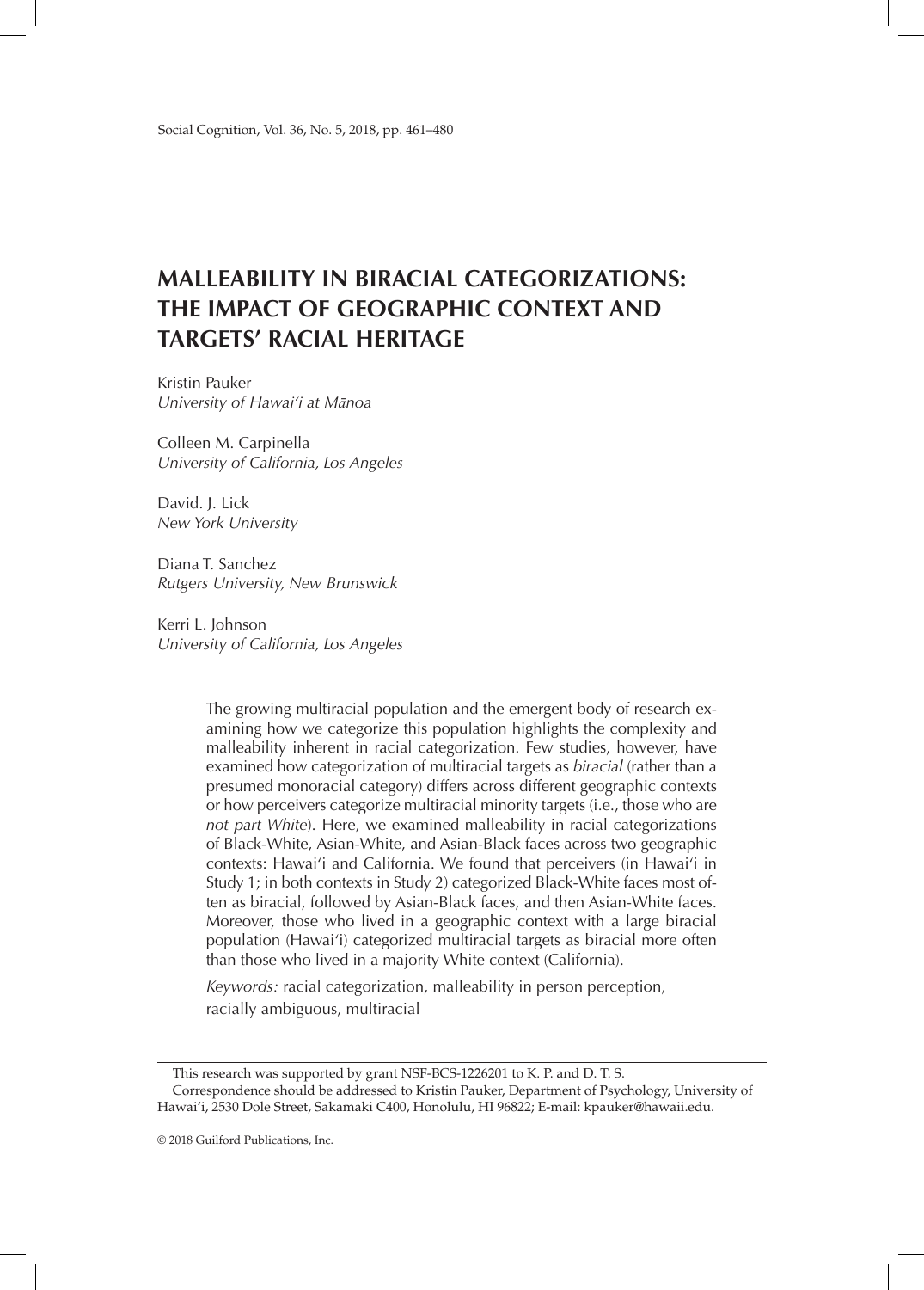People efficiently place others into social categories, such as race, in part because these categories help to organize and simplify person perception (Macrae & Bodenhausen, 2000). However, recent demographic changes in the U.S., such as the rapidly growing multiracial population (Humes, Jones, & Ramirez, 2011), have raised awareness of the complexities inherent in racial categorization, including how social category representations are both dynamic and intersectional (e.g., Chen & Hamilton, 2012; Freeman, Pauker, Apfelbaum, & Ambady, 2010). In the past 10 years, there has been a surge in research focused on the categorization of multiracial and racially ambiguous targets (e.g., Chen & Hamilton, 2012; Ho, Sidanius, Levin, & Banaji, 2011; Peery & Bodenhausen, 2008) and on the downstream consequences of such categorizations (e.g., Pauker et al., 2009; Sanchez, Good, & Chavez, 2011; Skinner & Nicolas, 2015; see Kang & Bodenhausen, 2015 for a review). While this research provides a more comprehensive understanding of the circumstances under which we categorize multiracial individuals into *monoracial*  categories (e.g., categorizing a Black/White biracial person as Black), we know considerably less about the psychological processes involved in *biracial* categorizations. Here we explore two factors that are likely to influence categorizing a target as biracial: the accessibility of the biracial category and a targets' racial heritage (i.e., Black-White, Asian-White, Asian-Black). We also examine the extent to which these factors influence participants' monoracial categorizations, particularly their use of hypodescent, defined as the tendency to categorize multiracial individuals according to their "socially subordinate" identity (e.g., Ho et al., 2011; Peery & Bodenhausen, 2008).

The process of racial categorization involves the dynamic interaction of lowerlevel perceptual features (e.g., skin tone, eye shape) and higher-level social cognitive factors (e.g., stereotype knowledge; Freeman & Ambady, 2011). Research on racially ambiguous targets highlights the malleability of race perceptions, because different racial categorizations can occur absent of any changes to perceptual or visible cues. In other words, the same racially ambiguous Black-White target may be categorized as either Black or White depending on accessible stereotypes (Freeman, Penner, Saperstein, Scheutz, & Ambady, 2011), other faces surrounding a target (Ito, Willadsen-Jenson, Kaye, & Park, 2011), or category labels provided by experimenters (Tshkay & Rule, 2015). Research has concentrated on either the motivational *or* cognitive mechanisms that determine how racially ambiguous targets are categorized (although theoretical models do highlight the ultimate interactive nature of these factors; Freeman & Ambady, 2011). Multiple social motivations have been shown to influence the racial categorization of racially ambiguous or multiracial targets, including physical and social belonging threats (Gaither, Pauker, Slepian, & Sommers, 2016; Miller, Maner, & Becker, 2010), economic scarcity (Krosch & Amodio, 2014; Rodeheffer, Hill, & Lord, 2012), essentialist beliefs (Chao, Hong, & Chiu, 2013; Ho, Roberts, & Gelman, 2015), and social dominance orientation (Ho, Sidanius, Cuddy, & Banaji, 2013; Kteily, Cotterill, Sidanius, Sheehy-Skeffington, & Bergh, 2014). While there are exceptions, most work finds that the activation of these motivations increases the likelihood that a racially ambiguous or multiracial target is categorized into a monoracial, non-White group.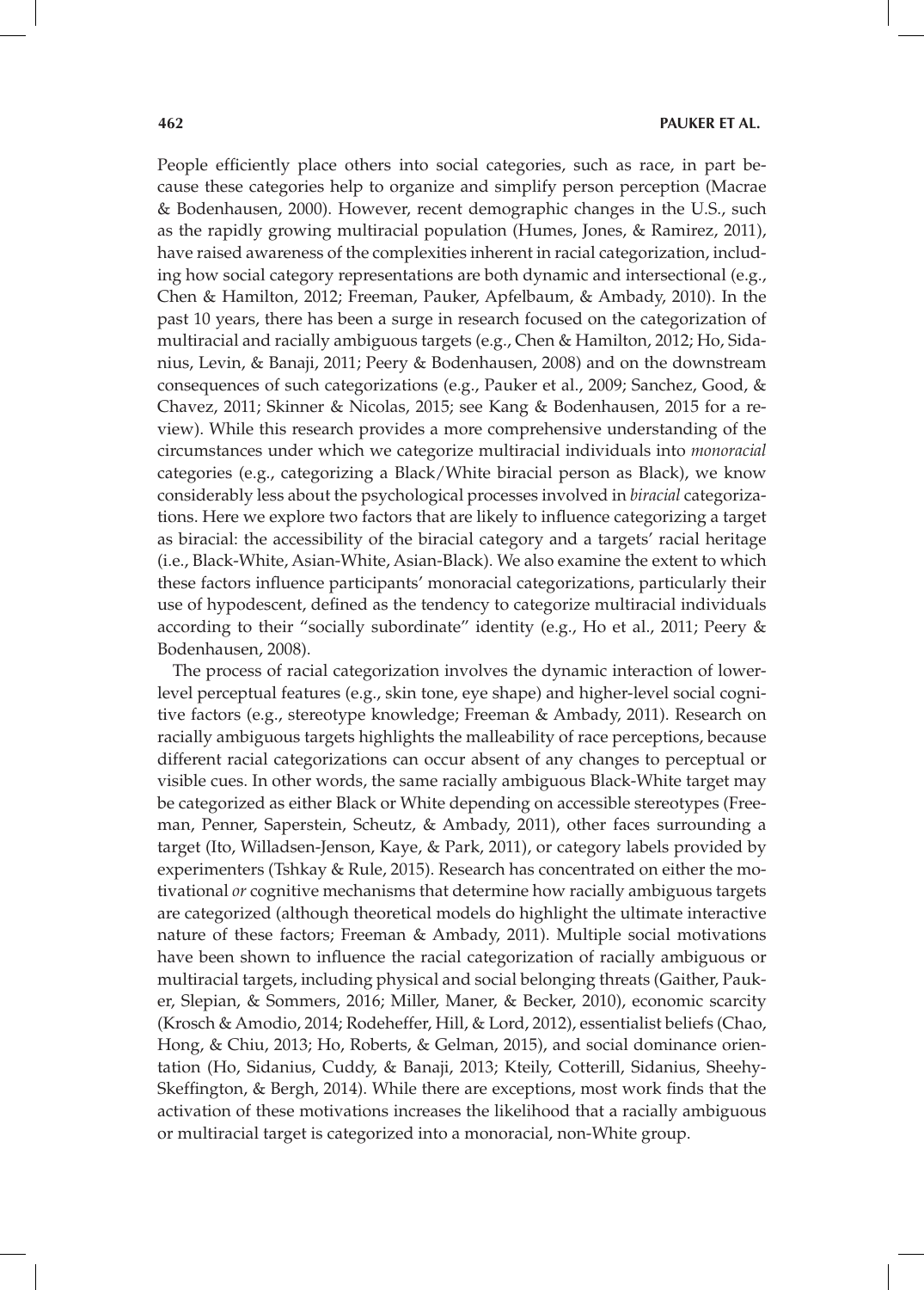Cognitive factors that determine how perceivers categorize racially ambiguous or multiracial targets emphasize the role of the perceiver's context and the faces they are exposed to in that context. Routine exposure to predominantly one racial group (normally one's in-group) can selectively bias attention toward features that differentiate other racial groups from that group (e.g., Halberstadt, Sherman, & Sherman, 2011; Levin, 2000). Thus, the tendency for White participants who live in predominantly White contexts to more frequently categorize racially ambiguous or multiracial targets into a monoracial, non-White group can be explained by perceptual adaptation and cognitive processes that support learning and categorization. Consistent with this, racial minority participants who grow up exposed primarily to their own group's features often display the opposite pattern of White participants—they disproportionately categorize Black-White or Asian-White targets as monoracially White (Benton & Skinner, 2015; Lewis, 2016; Webster, Kaping, Mizokami, & Duhamel, 2004).

#### CURRENT RESEARCH

Despite the growing body of research examining the racial categorization of racially ambiguous and multiracial targets, past work suffers from two limitations: a focus on the use of monoracial categories and a focus on multiracial targets who are part White. Recent work (Chen & Hamilton, 2012) has highlighted how not including a biracial or multiracial option when examining multiracial targets may artificially constrain perceivers' categorizations, yet only a few studies since have included such a category option (e.g., Chen, Moons, Gaither, Hamilton, & Sherman, 2014; Ho et al., 2015; Slepian, Weisbuch, Pauker, Bastian, & Ambady, 2014). Chen and Hamilton (2012) argue that biracial as a category is relatively inaccessible for most Americans because they do not regularly encounter as many multiracial as monoracial people in their social environments. To date, much of the research on the perception of multiracial individuals has taken place in the continental U.S. in majority White environments, where this is indeed the case. Here, we test whether people who live in a geographic context with the highest proportion of multiracial individuals in the U.S. (i.e., Hawai'i at 23.6%) use the biracial category more readily when categorizing racially ambiguous targets compared to people who live in a context with a lower percentage of multiracial individuals (i.e., California at 4.9%; U.S. Census, 2010).

Prior work has also focused on those with one majority and one minority identity (e.g., Black-White). Only a handful of studies have examined multiracial minority targets (MacLin & Malpass, 2001; Tshkay & Rule, 2015), and biracial categorizations of individuals with multiple minority identities have not been studied empirically. Thus, the current work includes Asian-Black targets in addition to the more frequently studied Black-White and Asian-White targets. We examine whether some individuals (e.g., those with phenotypic traits of two minority groups) are more likely to be categorized as biracial than others (e.g., those with phenotypic traits of one minority and one majority group). Based on cognitive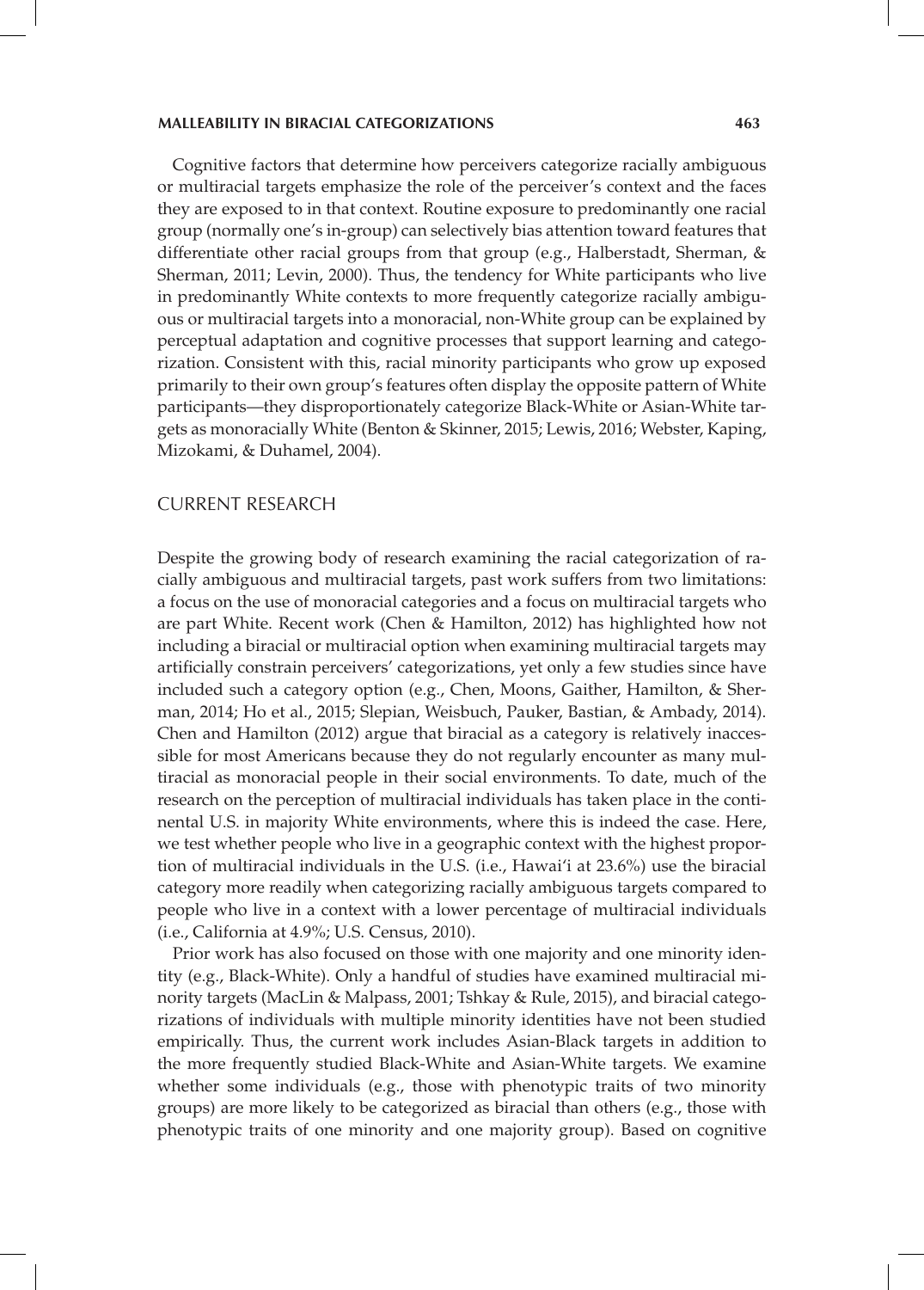explanations of categorization, those exposed to a primarily White environment should have attentional biases toward Black and Asian features. Thus, they should categorize Black-White and Asian-White targets as Black and Asian, respectively. When categorizing Asian-Black targets, they may view these faces as equally Black and Asian, leading to a biracial categorization. The prediction for those in Hawai'i is unclear, since they are exposed to an environment with no clear racial majority  $(Asian = 38.6\%, multiracial = 23.6\%, White = 24.7\%).$ 

Finally, consistent with previous work on the categorization of racially ambiguous targets, we also examine the extent to which participants display response patterns consistent with hypodescent. Hawai'i provides an interesting test case of several theories used to explain categorization patterns consistent with hypodescent. Notably, Hawai'i differs in both its racial hierarchy and the level of interracial exposure residents experience compared to most states in the continental U.S., including California. Thus, we explore how hypodescent differs across geographic contexts for the three types of target mixes (Black-White, Asian-White, Asian-Black) in line with predictions made by motivational (Ho et al., 2011) and cognitive (Halberstadt et al., 2011) explanations of hypodescent. We predict that California participants will be more likely to use hypodescent when making racial category judgments compared to Hawai'i participants, and that the use of hypodescent in categorizing biracial targets will be more pronounced for Black-White targets but less pronounced (though still present) for Asian-White targets. While such a pattern would be consistent with both motivational and cognitive explanations in California, specific deviations from this pattern in Hawai'i could provide evidence for cognitive explanations. Since those in Hawai'i see both White and Asian faces early in development, a cognitive explanation would predict they may not apply hypodescent to Asian-White faces, but instead see them as equally Asian and White.

## **STUDY 1**

## METHOD

*Participants.* One hundred thirty-one undergraduates (93 female) at research universities in Hawai'i and California participated in exchange for course credit. The Hawai'i sample (*n* = 60) included 14 White, 22 Asian, 1 Black, and 5 Hispanic participants, as well as 18 participants for whom race was not reported due to a data collection error. None of these participants were biracial, as a recruitment filter was screening for monoracial participants. The California sample (*n* = 71) included 27 White, 31 Asian, 2 Black, and 11 Hispanic participants. Data collection took place over the course of two weeks at each location and data collection stopped after the two weeks. Sample size was determined based on past research with a similar design (e.g., Chen & Hamilton, 2012; Tskhay & Rule, 2015).

*Stimuli.* The stimuli included Asian-Black, Asian-White, and Black-White biracial faces, as well as Asian, Black, and White monoracial faces. Forty-eight morphs were created by morphing two unique photographs from target races of the same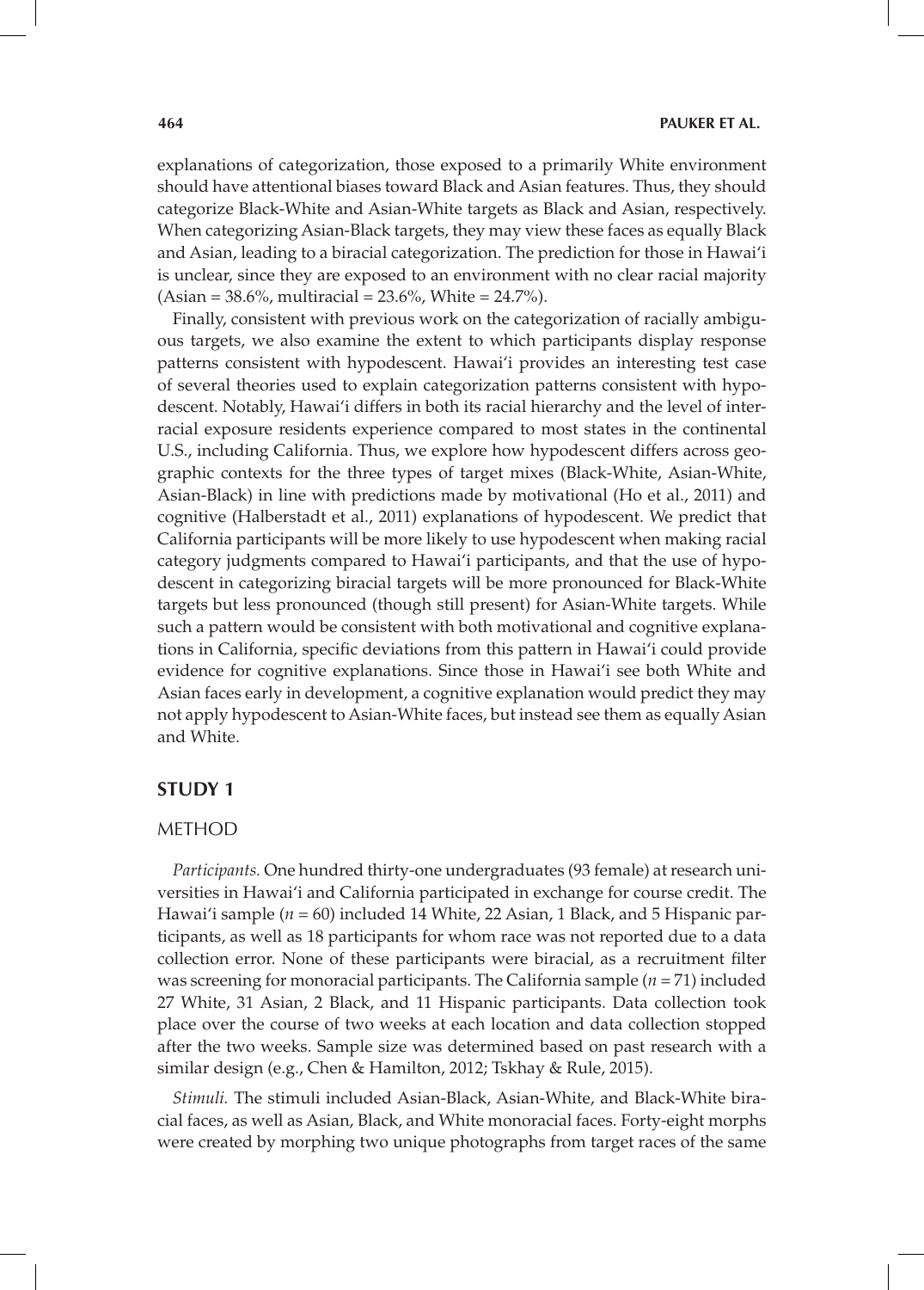sex using Morpheus Photo Morpher. For example, to create an Asian-Black female target, photos of an Asian and a Black female were morphed together. This morphing process resulted in 24 biracial target faces (12 male, 12 female), with 8 faces from each biracial group (Asian-Black, Asian-White, and Black-White). Stimuli also included 24 monoracial target faces (12 male, 12 female), with 8 faces from each racial group (Asian, Black, and White). Importantly, the monoracial target faces were also created with Morpheus Photo Morpher, by morphing two faces from the same racial group and sex category. All images were cropped to depict only the internal facial structure and were standardized in size  $(400 \times 400)$  pixels).

Pretesting confirmed the images were equated in attractiveness and image quality, and depicted their intended group. Specifically, monoracial targets did not differ significantly from biracial targets in attractiveness ( $p = .46$ ) or image quality (*p* = .34), nor did any of the target groups (i.e., Asian, Asian-White, Black, etc.) differ significantly in either attractiveness ( $p = .09$ ) or image quality ( $p = .88$ ). Additionally, Black, Asian and White targets were consistently categorized into their intended group and were rated more prototypical in appearance than biracial targets (*p* < .001). Asian-Black, Asian-White, and Black-White targets did not differ from each other in their rated prototypicality (*p* > .99).

*Procedure.* Participants were informed they would be making basic judgments about people depicted in images. Each trial consisted of a single face that appeared in the center of the screen. Stimulus presentation order was randomized for each participant. Participants judged the race of the face that appeared on each trial as quickly as possible via a button press indicating a "White," "Asian," "Black," or "Biracial" categorization. To keep the task manageable, we constrained the category options to those represented in the target faces plus a biracial option. The order of the keys was counterbalanced across participants. Finally, participants reported their demographic information and were debriefed and thanked for their participation.

### RESULTS AND DISCUSSION

*Analytic Strategy.* Our focal outcomes were biracial categorization (1 = biracial categorization, 0 = monoracial categorization) and the use of hypodescent which ranged continuously from -8 (low use of hypodescent) to +8 (high use of hypodescent; see below). Since judgments were nested within participant, we analyzed data using generalized estimating equations to account for the hierarchical data structure (Fitzmaurice, Laird, & Ware, 2004), specifying a binomial distribution when the outcome was biracial categorization and a normal distribution when the outcome was hypodescent. We report unstandardized regression coefficients (*B*), which provide a direct index of effect size, and Wald *Z* values for each parameter. Target Race was coded multi-categorically  $(1 = Asian, 2 = Asian-Black, 3 = Asian-$ White,  $4 = Black, 5 = Black-White, 6 = White)$ , and Target Gender, Target Morph, and Geographic Context were coded dichotomously  $(1 =$  Female,  $2 =$  Male;  $1 =$ Monoracial Morph, 2 = Biracial Morph; 1 = California, 2 = Hawai'i). All analyses were run in a step-wise fashion, first testing the effect of Target Race and subse-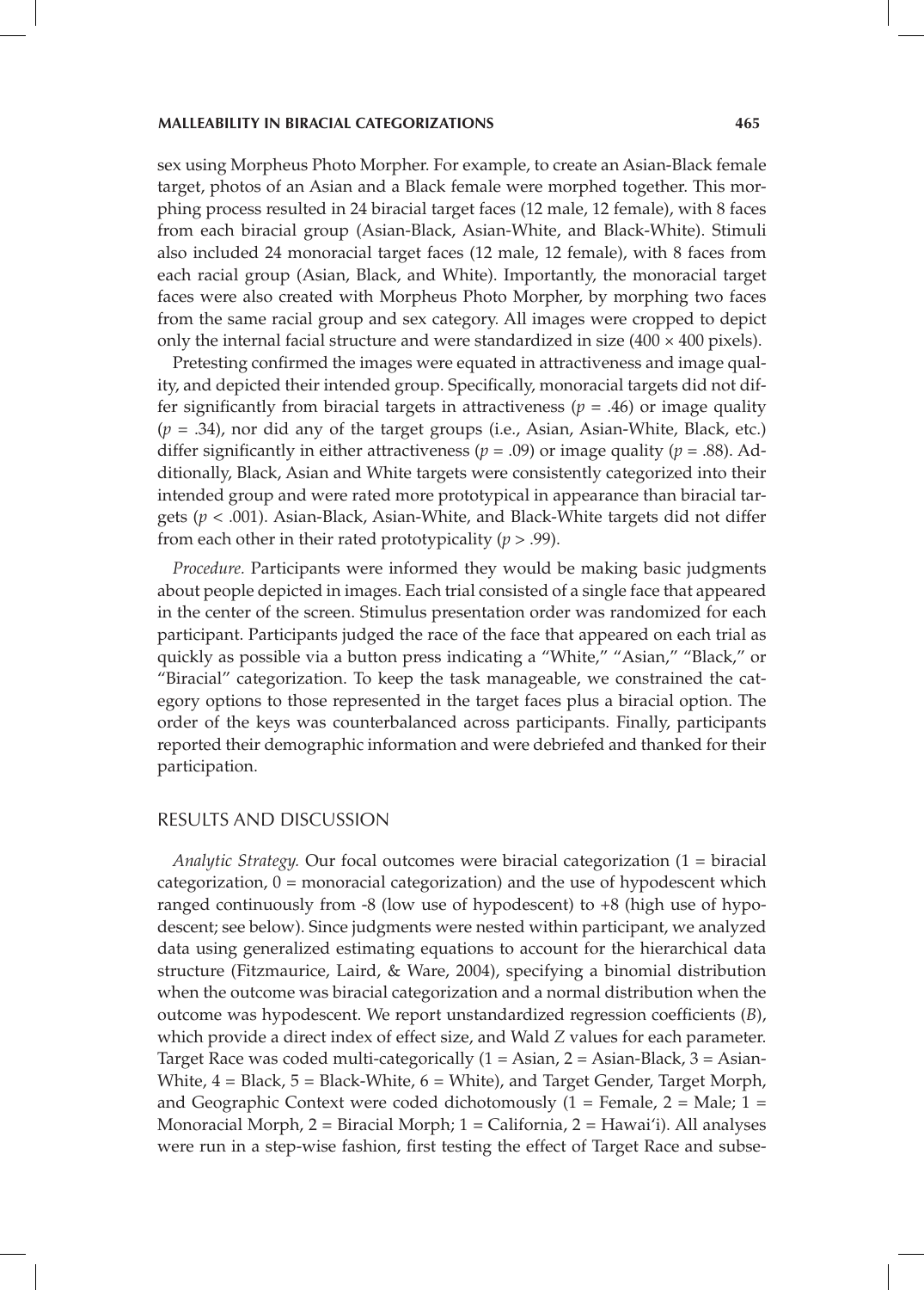quently adding Geographic Context and predicted interactions to the model. Participant Gender and Participant Race (White/non-White) were initially included as factors in all analyses. None of these variables qualified the focal effects, so they were dropped from the analyses reported below.<sup>1</sup>

*Biracial Category Judgments.* First, to ensure that participants were attending to racial ambiguity cues in the faces and not simply categorizing all faces (including those that were clearly monoracial) as biracial, we regressed Biracial Category Judgment onto Target Morph (Monoracial vs. Biracial). As expected, biracial targets were significantly more likely to be categorized as biracial compared to monoracial targets, *B* = 2.66, *SE* = .09, *z* = 29.42, *p* < .0001, 95% CI = [2.48, 2.84], OR  $= 14.31$ . This effect did not vary significantly across geographic context,  $X^2(1) = .07$ , *p* =.79, which means that participants in both contexts are selectively applying the biracial label to biracial targets and not applying the label to monoracial targets. All subsequent analyses were conducted only on biracial targets.

Next, we compared the probability of Biracial Category Judgments for the three biracial target categories (i.e., Asian-Black, Asian-White, and Black-White) for the entire sample. To test our prediction that multiracial minority (i.e., Asian-Black) targets would be more likely to be categorized as biracial, we regressed Biracial Category Judgment onto Target Race. The effect of Target Race on Biracial Category Judgments was significant,  $X^2(2) = 47.43$ ,  $p < .0001$ . Specifically, Black-White targets were 29% more likely to be categorized as biracial compared to Asian-Black targets, *B* = .26, *SE* = .09, *z* = 2.82, *p* = .005, 95% CI = [.08, .44], OR = 1.29; Black-White targets were 90% more likely to be categorized as biracial compared to Asian-White targets, *B* = .64, *SE* = .09, *z* = 6.86, *p* < .0001, 95% CI = [.46, .82], OR = 1.90. Asian-Black targets were 47% more likely to be categorized as biracial compared to Asian-White targets, *B* = .38, *SE* = .09, *z* = 4.09, *p* < .0001, 95% CI = [.20,  $.57$ ], OR = 1.47.

Next, we examined these effects across geographic context. To test our prediction that the effect of Target Race on Biracial Category Judgments would vary across geographic context, we regressed Biracial Category Judgments onto Target Race, Geographic Context, and their interaction. Overall, participants in Hawai'i were 40% more likely to render Biracial Category Judgments compared to participants in California, *B* = .34, *SE* = .17, *z* = 2.04, *p* = .042, 95% CI = [.01, .66], OR = 1.40. However, the effect of geographical context was qualified by a significant interaction with Target Race,  $X^2(2) = 31.93$ ,  $p < .0001$ . Pairwise comparisons revealed that participants in Hawai'i were 92% more likely to categorize Black-White and 40% more likely to categorize Asian-Black targets as biracial compared to participants in California, *B*s = .65 and .34, *SE*s = .17 and .17, *z*s = 3.95 and 2.04, *p*s = .0001 and .042, 95% CIs = [.33, .98] and [.01, .66], ORs = 1.92 and 1.40. However, participants in California were 52% more likely to categorize Asian-White targets as biracial compared to participants in Hawai'i, *B* = -.39, *SE* = .17, *z* = -2.29, *p* = .022, 95% CI  $=[-.73, -.06], OR = .48.$ 

<sup>1.</sup> Coding race as Asian/non-Asian does not change any of the results for either Study 1 or Study 2.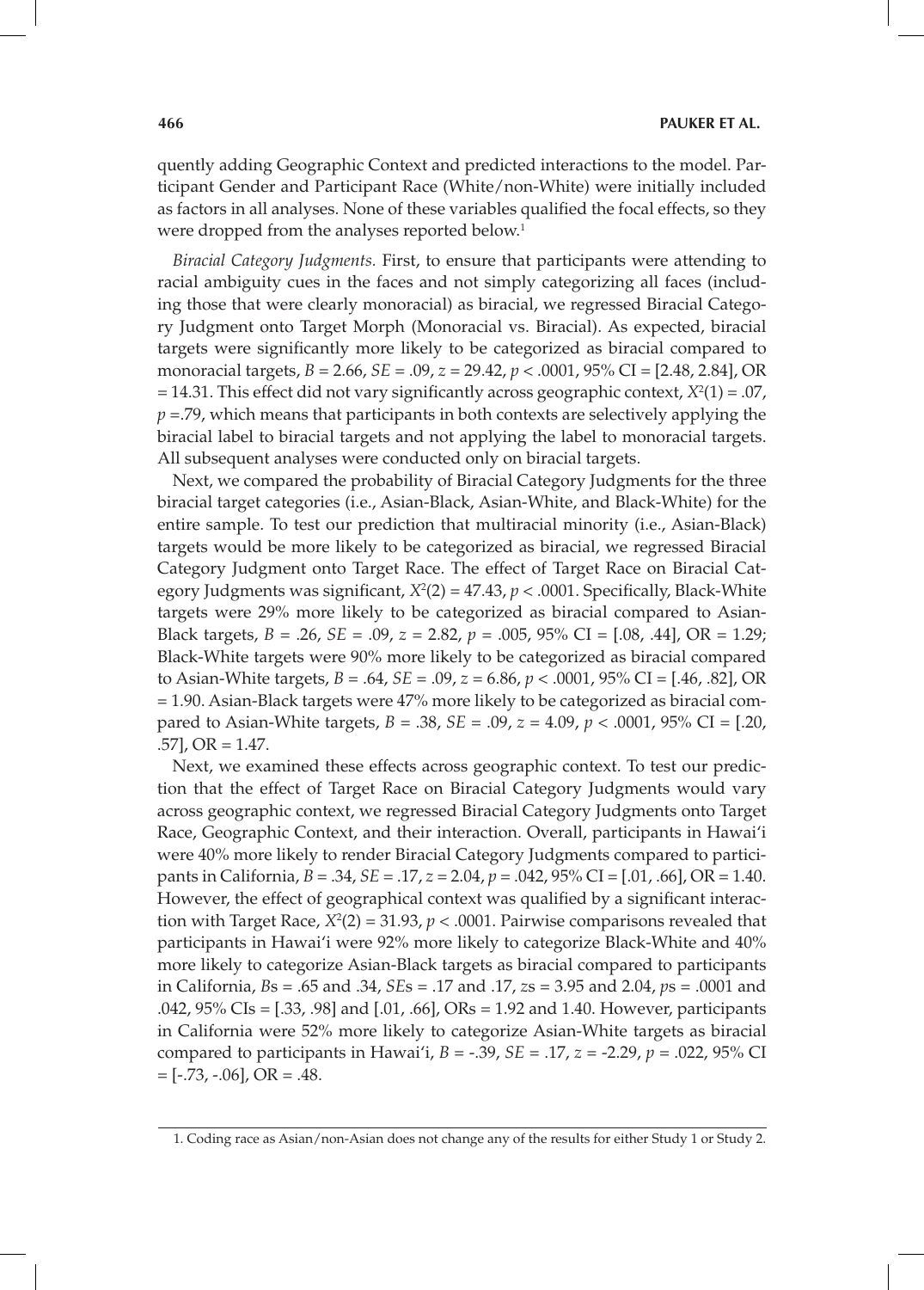

FIGURE 1. Probability of biracial categorizations across geographic contexts and different types of biracial targets in Study 1. Error bars denote standard error.

To further decompose the interaction between Target Race and Geographic Context, we examined the effect of Target Race on Biracial Category Judgments separately for the California and Hawai'i samples. For the California sample, the effect of Target Race on Biracial Category Judgments was not significant,  $X^2(2) = 1.71$ ,  $p$ = .4246. Conversely, the effect of Target Race on Biracial Category Judgments was significant in the Hawai'i sample,  $X^2(2) = 73.01$ ,  $p < .0001$ , revealing a pattern similar to the overall Target Race pattern (Figure 1).

In summary, participants were more likely to categorize biracial targets as biracial when they lived in Hawai'i ( $M = 44.1\%$ ,  $SD = 13.7\%$ ) as opposed to California (*M* = 39.38%, *SD* = 1.8%). Critically, however, this difference depended on the type of target participants were categorizing: Participants in Hawai'i were more likely to categorize Black-White and Asian-Black targets as biracial, whereas participants in California were more likely to categorize Asian-White targets as biracial. Considering each geographic location separately, participants in California were equally likely to categorize all biracial targets as biracial, but participants in Hawai'i were more likely to categorize Black-White and Asian-Black targets as biracial compared to Asian-White targets.

*Hypodescent in Category Judgments.* We calculated a hypodescent index for each participant (see Chen et al., 2014) that captured their tendency to categorize biracial targets according to their subordinate identity by subtracting the number of monoracial categorizations into the racial group deemed higher status from the number of monoracial categorizations into the racial group deemed lower status in the U.S. racial hierarchy. According to past research, in the U.S., Whites have the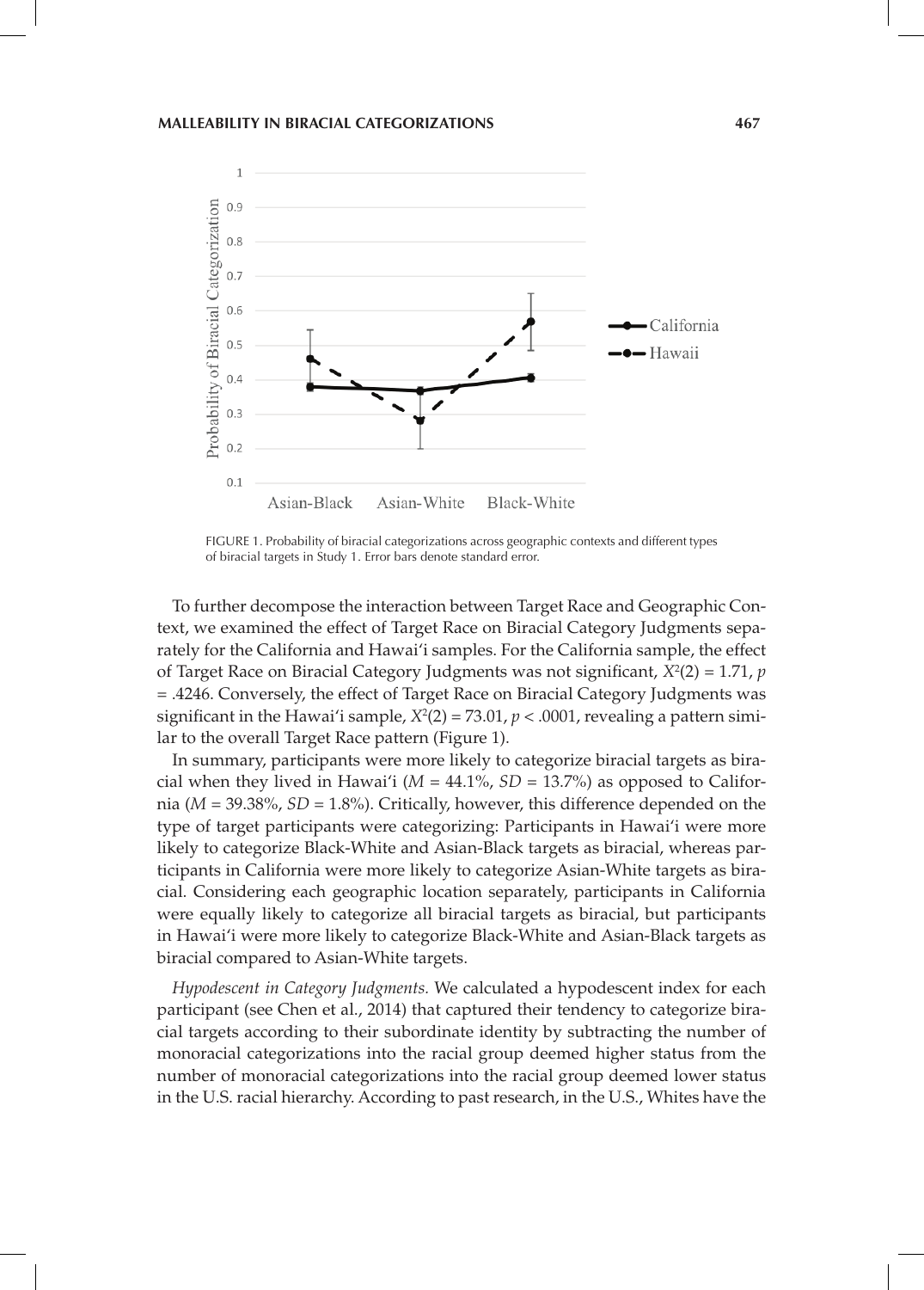highest social status, followed by Asians, Latinos, and Blacks (Ho et al., 2011). Thus, for Black-White targets, the hypodescent index would be calculated by subtracting the number of White categorizations from Black categorizations for that participant. Accordingly, for Asian-Black or Black-White targets, more positive scores on the hypodescent index indicated more frequent categorizations as Black compared to Asian or White, and for Asian-White targets, this would mean more categorizations as Asian compared to White. A negative score would indicate less use of hypodescent (i.e., more Asian than Black categorizations for Asian-Black targets and more White than Black or Asian categorizations for Black-White or Asian-White targets). For each participant, there are three hypodescent scores (one for each type of biracial target: Black-White, Asian-Black, Asian-White), and we conducted this analysis for only the biracial targets. Hypodescent scores ranged from -8 (categorizing all 8 faces for that type of biracial target into their "dominant" identity) to +8 (categorizing all 8 faces for that type of biracial target into their "subordinate" identity). For most participants, the range was smaller because they made biracial categorizations too. This analysis only captures the subset of biracial targets for which participants made monoracial categorizations. A hypodescent score of "0" indicated no bias in either direction for monoracial categorizations.

Consistent with previous research, we predicted that participants would make monoracial categorizations of biracial targets in line with hypodescent for Black-White more than Asian-White targets (Ho et al., 2011). For the Asian-Black targets, it is possible that participants will either not apply hypodescent or they will but to a lesser extent (Tshkay & Rule, 2015). To test these predictions, we regressed the Hypodescent Index onto Target Race for the entire sample. The effect of Target Race on the Hypodescent Index was significant,  $X^2(2) = 46.42$ ,  $p < .0001$ . Black-White targets were more likely to be categorized in line with hypodescent compared to Asian-Black targets, *B* = 1.74, *SE* = .27, *z* = 6.41, *p* < .0001, 95% CI = [1.21, 2.27], but not compared to Asian-White targets, *B* = .33, *SE* = .27, *z* = 1.21, *p* = .227, 95% CI = [-.20, .86]. Asian-White targets were more likely to be categorized in line with hypodescent compared to Asian-Black targets,  $B = 1.41$ ,  $SE = .27$ ,  $z = 5.20$ ,  $p <$  $.0001,95\%$  CI = [.88, 1.94].

Next, we examined these effects across geographic context. To test our prediction that the use of hypodescent would vary across geographic context, we regressed the Hypodescent Index onto Target Race, Geographic Context, and their interaction. Overall, individuals from California were more likely to use hypodescent in making their racial categorizations compared to individuals from Hawai'i, *B* = -1.76, *SE* = .38, *z* = -4.58, *p* < .0001, 95% CI = [-2.51, -1.01]. This effect was qualified by a significant interaction between Target Race and Geographic Context,  $X^2(2)$  $= 25.93$ ,  $p < .0001$ . We examined these effects separately for each type of target. Compared to participants from Hawai'i, participants from California were significantly more likely to use hypodescent to categorize the race of Asian-Black targets, *B* = -1.76, *SE* = .38, *z* = -4.58, *p* < .0001, 95% CI = [-2.51, -1.01], and the race of Black-White targets, *B* = -2.20, *SE* = .38, *z* = -5.74, *p* < .0001, 95% CI = [-2.95, -1.45]. Participants from California and Hawai'i were equally likely to use hypodescent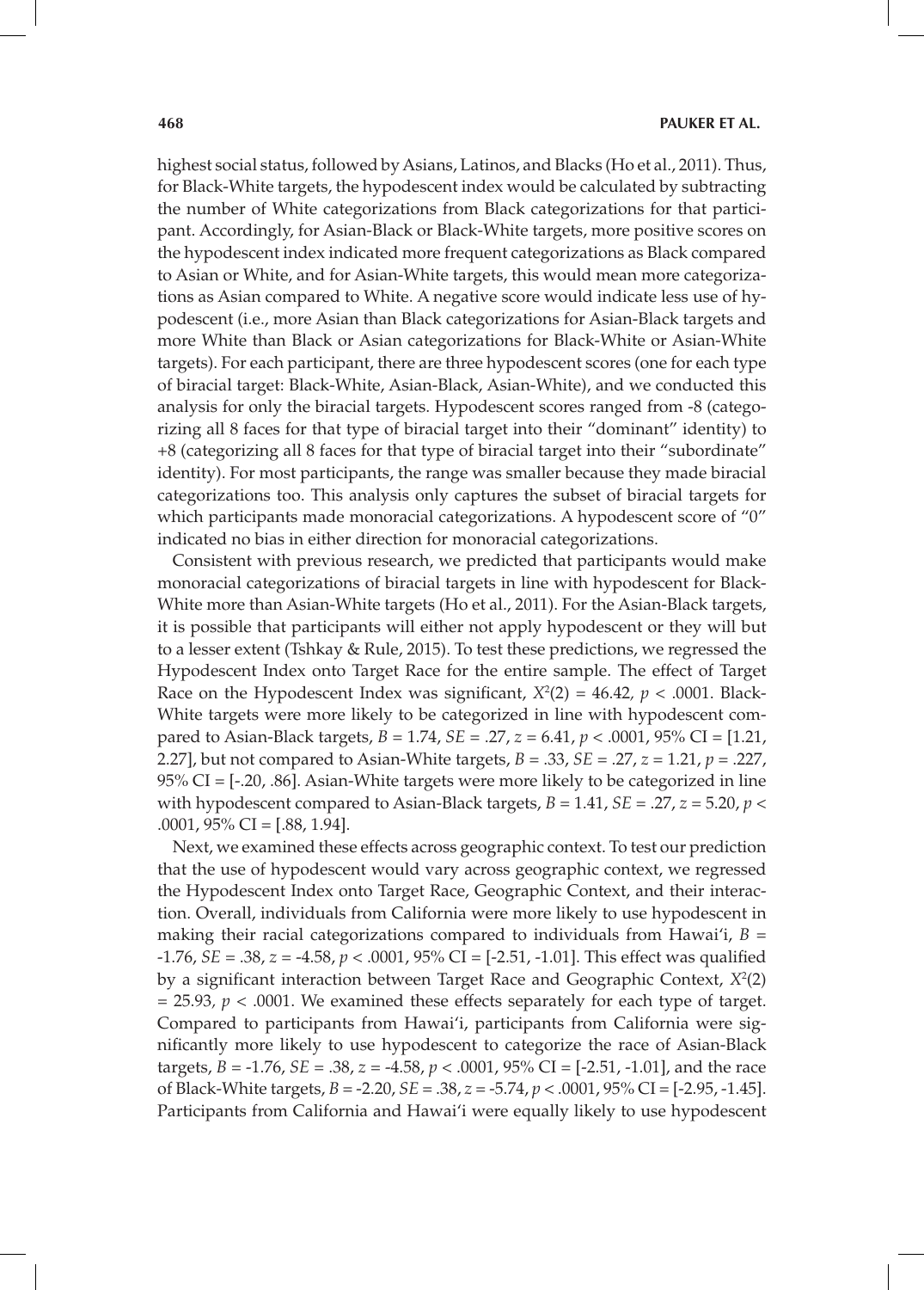

FIGURE 2. Hypodescent index (positive scores indicate hypodescent and negative scores indicate the opposite) across geographic context and different types of biracial targets in Study 1. Error bars denote standard error.

to categorize the race of Asian-White individuals,  $B = .28$ ,  $SE = .38$ ,  $z = .73$ ,  $p = .464$ , 95% CI = [-.47, 1.03] (Figure 2).

In summary, participants in California were more likely than participants in Hawai'i to use hypodescent when categorizing the race of Black-White or Asian-Black targets. In addition, when asked to judge Asian-Black targets, those in California leaned more heavily on the lower subordinate category—Black—whereas those in Hawai'i leaned on the Asian category. Black-White targets were most likely to be categorized as Black by participants from California, but were equally likely to be categorized as Black and White by participants from Hawai'i. Asian-White targets were most likely to be categorized as Asian by participants from both California and Hawai'i. Therefore, the extent to which perceivers used physical cues associated with different racial groups varied across the environments— Black cues took precedence in California, whereas Asian cues took precedence in Hawai'i.

## **STUDY 2**

Given the differences we found for both biracial categorizations and the use of hypodescent across geographic context in Study 1, we set out to replicate these findings in a second sample that was more carefully matched on demographics. We also sought to measure variables that could explain some of the geographic differences in biracial categorization (i.e., multiracial contact) and hypodescent (i.e., SDO and race essentialism). Because hypodescent depends on classifying indi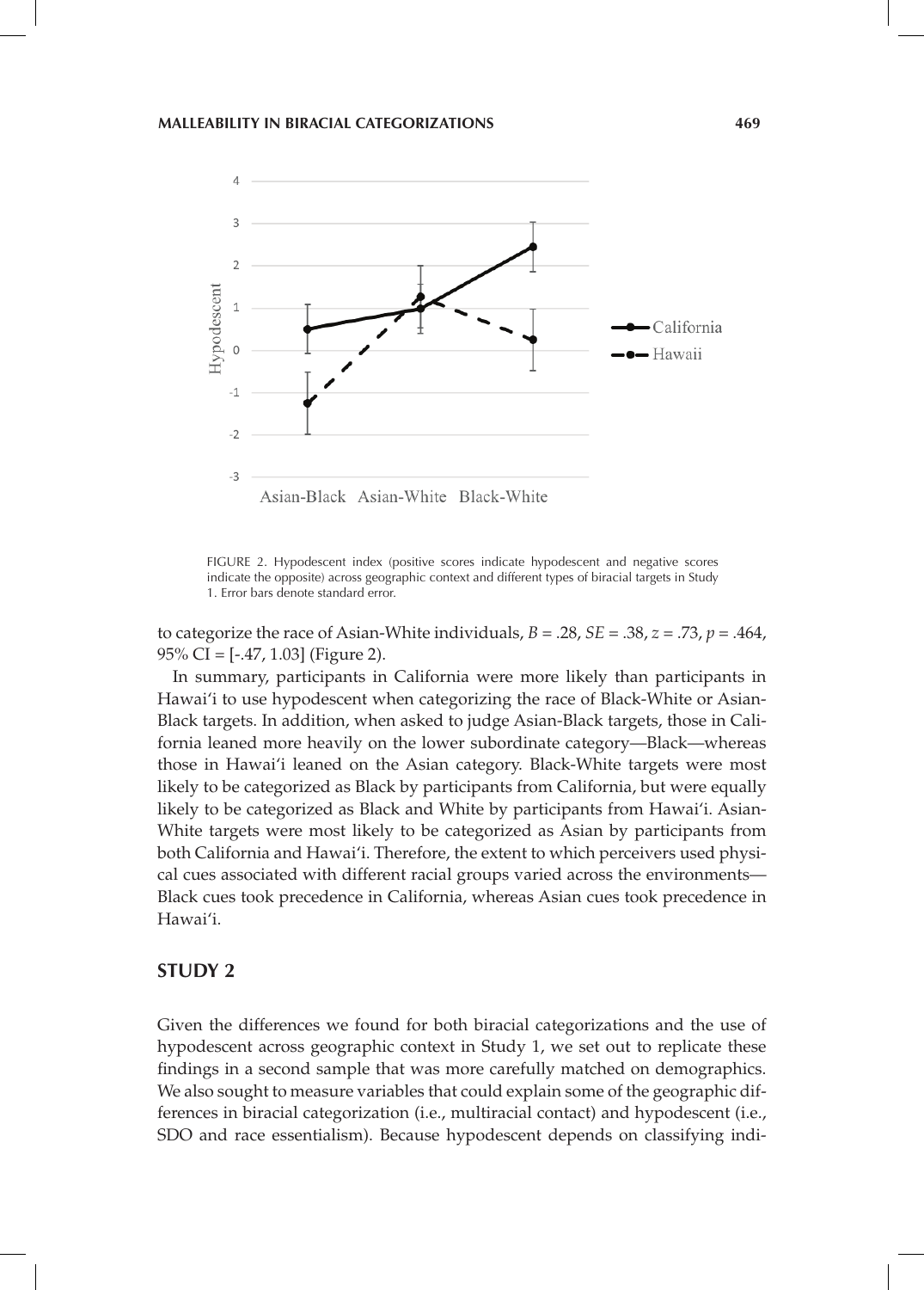viduals according to their socially subordinate identity, we measured participants' perceptions of the racial hierarchy, and we measured interracial contact to examine predictions based on cognitive explanations of hypodescent. We expected perceptions of the racial hierarchy to differ across California and Hawai'i, such that the hierarchy in California would match that found in other U.S. samples (White, then Asian, then multiracial/Black) but that Hawai'i would be different (Asian and White at the top, then multiracial, then Black; see Okamura, 2008). We also expected participants in Hawai'i to have considerably more contact with Asian and multiracial individuals compared to those in California. According to cognitive explanations, this should reduce hypodescent for Asian-White targets in Hawai'i.

#### METHOD

#### **Participants**

One hundred twenty-nine American mTurk workers (72 female; age range = 19–68,  $M_{\text{age}}$  = 38.33) who either lived in Hawai'i or California participated in the study for monetary compensation. The Hawai'i sample (*n* = 65) included 22 White, 22 Asian, 1 Black, 2 Hispanic, 9 multiracial, 5 Native Hawai'ian and other Pacific Islander, and 4 other/not identified participants. The California sample (*n* = 64) included 30 White, 13 Asian, 3 Black, 9 Hispanic, and 9 multiracial participants. Data collection took place over the course of one day for the California location and the Hawai'i mTurk sample was recruited through an mTurk panel to reflect the gender, age, and racial demographics of the California sample.

#### **Procedure**

Other than the addition of measures to assess participants' perceptions of the racial hierarchy, racial exposure, SDO, and race essentialism, the procedure was identical to Study 1. After completing the racial categorization task, participants reported their contact with Asian, Black, White, and multiracial individuals, and then completed a status ladder measure, SDO scale, and race essentialism scale. The remaining measures were presented in consistent order, except for SDO and race essentialism, which were randomized.

#### **Materials**

*Contact.* Participants reported how often they interacted with Asian, Black, White, and multiracial/mixed individuals  $(1 = never, 2 = less than once a month,$  $3 =$  once a month,  $4 = 2-3$  times a month,  $5 =$  once a week,  $6 = 2-3$  times a week,  $7$ = daily).

*Status Ladder.* Depending on where they were from, participants were asked to rank different racial groups in either the Hawai'i or the California community according to their perceived social status. The following racial groups were ranked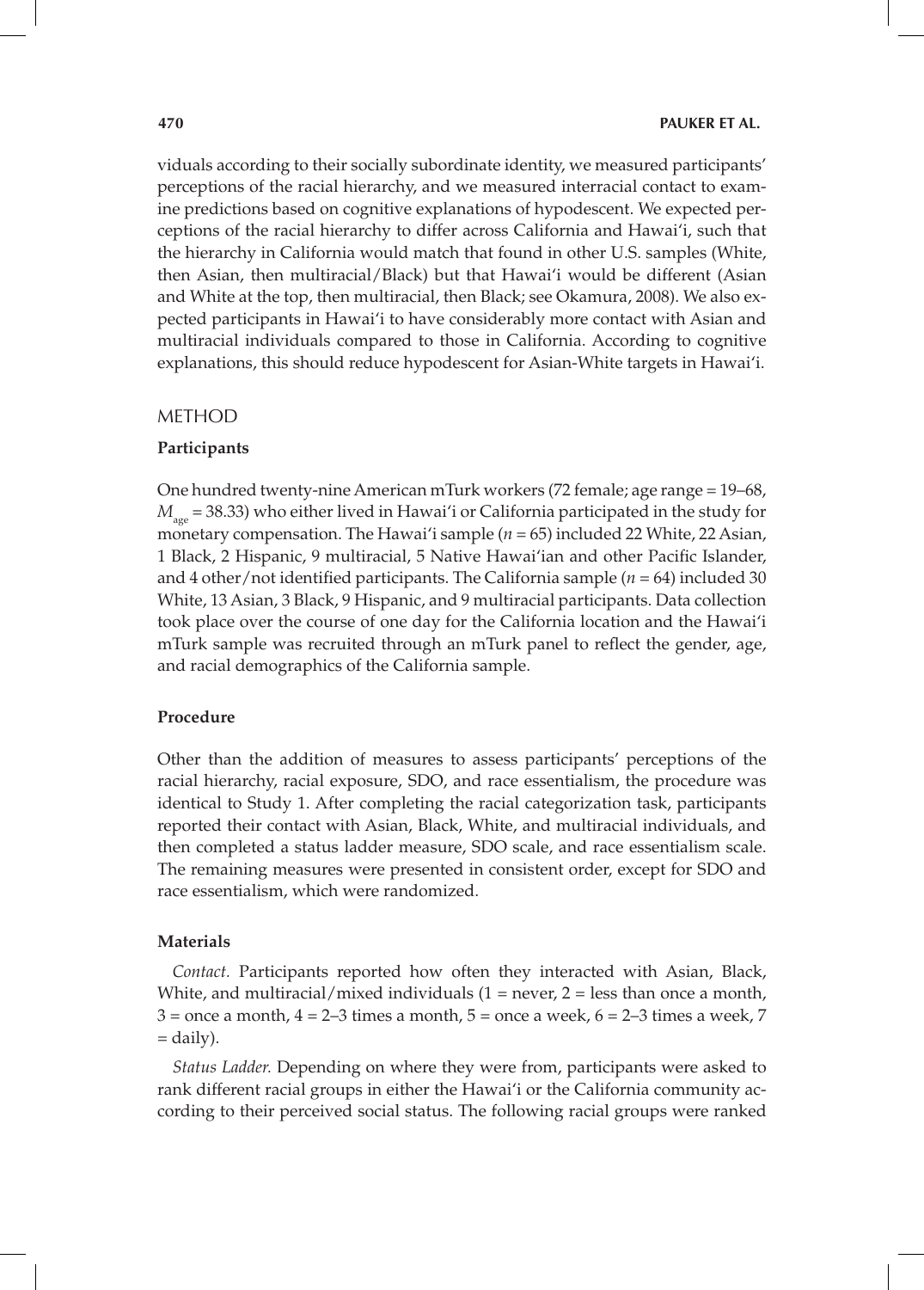on a scale from 1 (lowest social standing) to 7 (highest social standing): White, Asian, Black, and multiracial/mixed).

*SDO.* Respondents rated four items from the shortened Social Dominance Orientation (SDO) scale from 1 (*very negative*) to 7 (*very positive*; Pratto, Sidanius, Stallworth, & Malle, 1994). Higher scores indicated greater support for social inequality ( $\alpha = .82$ ).

*Race Essentialism.* We measured race essentialism with items from the Race Conceptions Scale (RCS; Williams & Eberhardt, 2008). Respondents rated seven items on a scale from 1 (*strongly disagree*) to 7 (*strongly agree*). Higher scores indicated greater endorsement of race essentialism ( $\alpha = .63$ ).

#### RESULTS AND DISCUSSION

*Analytic Strategy.* We followed the same procedures for analyzing the data as in Study 1 for testing our focal predictions. Participant Gender and Participant Race (White/non-White) were initially included as factors in all analyses. None of these variables qualified the effects described below, so they were dropped from the analyses. Differences in contact and status ladder judgements were examined with mixed model ANOVAs and differences in SDO and race essentialism were examined with *t*-tests. We also examined whether multiracial contact mediated geographic differences in biracial categorization and whether SDO or race essentialism mediated geographic differences in hypodescent use.

*Geographic Differences in Contact, Status Ladder Judgments, SDO, and Race Essentialism.* We expected that contact and perceived racial hierarchy for the four racial groups (White, Asian, Black, multiracial) would vary across geographic contexts. In other words, we predicted an interaction between geographic context and racial group for both outcomes. Thus, we ran a 2 (Geographic Context: California, Hawai'i) × 4 (Racial Group: White, Asian, Black, multiracial) mixed model ANOVA with repeated measures on the last factor on the contact measure and status ladder judgments, separately. We conducted simple effects tests to probe significant interactions. One participant did not complete the contact measure and thus their data is missing from reported results. Interracial contact differed based on the racial group being assessed,  $F(3, 378) = 31.85$ ,  $p < .001$ ,  $\eta_p^2 = .20$ , and varied across geographic context,  $F(1, 126) = 16.86$ ,  $p < .001$ ,  $\eta_p^2 = .12$ . As predicted, however, both of these effects were qualified by a Geographic Context × Racial Group interaction, *F*(3, 378) = 7.79,  $p < .001$ ,  $\eta_p^2 = .06$ , see Table 1 for means and significant comparisons. On average, participants from Hawai'i reported interacting with Asian and multiracial people more (2–3 times a week) than those from California (Asian: once a week, multiracial: 2–3 times a month). Within Hawai'i, participants had the most contact with White and Asian people, then multiracial people, and the least contact with Black people. Within California, participants had the most contact with White people and equally little contact with Asian, Black, and multiracial people.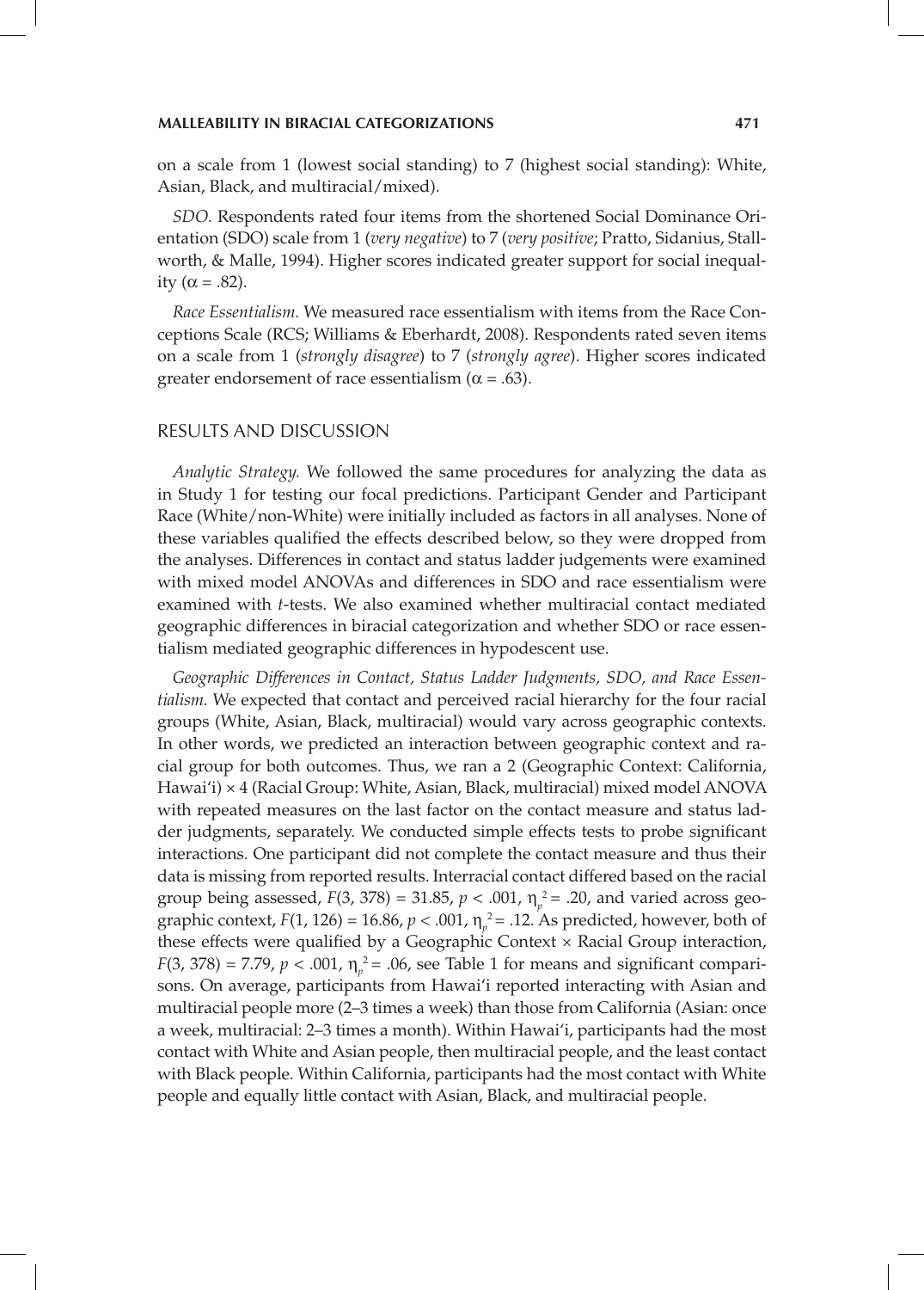|                      |                       | <b>Target Race in Measure</b>         |                             |                           |                      |
|----------------------|-----------------------|---------------------------------------|-----------------------------|---------------------------|----------------------|
| <b>Measure</b>       | Geographic<br>Context | White                                 | Asian                       | <b>Black</b>              | <b>Multiracial</b>   |
| <b>Interracial</b>   |                       |                                       |                             |                           |                      |
| <b>Contact</b>       |                       | Hawai'i 6.41 (1.24)                   | $6.30h$ (1.47)              | $4.59_{ab}$ (1.88)        | $5.97_{ad}$ (1.66)   |
|                      |                       | California $6.06_{\text{bcd}}$ (1.73) | 4.86(1.96)                  | 4.39(1.96)                | 4.38(2.09)           |
| <b>Status Ladder</b> |                       |                                       |                             |                           |                      |
| <b>Judgments</b>     |                       | Hawai'i $4.92_{ab}$ (1.49)            | $6.08$ <sub>,</sub> $(.77)$ | $3.38_{\text{ac}} (1.59)$ | $5.94_{h_c}$ (1.08)  |
|                      | California            | $5.68_{\text{hd}}(1.03)$              | $4.95_{ad}$ (1.18)          | $3.25_{d}$ (1.35)         | 4.19 $_{c,d}$ (1.09) |

**TABLE 1. Geographic Differences in Interracial Contact and Perceived Racial Hierarchy**

*Notes.* Means and standard deviations. Shared subscripts within a column or within a row for each measure indicates significant comparisons (*p* < .02).

Status ladder judgments<sup>2</sup> differed based on the racial group being assessed,  $F(3, 1)$ 315) = 93.79,  $p < .001$ ,  $\eta_p^2 = .47$ , and varied across geographic context,  $F(1, 105) =$ 13.39,  $p < .001$ ,  $\eta_p^2 = .11$ . As predicted, however, both of these effects were qualified by a Geographic Context × Racial Group interaction, *F*(3, 315) = 28.48, *p* < .001,  $η<sub>p</sub><sup>2</sup> = .21$ , see Table 1. Asian and multiracial people were viewed as higher status in Hawai'i compared to California, White people were viewed as higher status in California compared to Hawai'i, and Black people were viewed as equally lower status in both contexts. Within Hawai'i, Asian people were viewed as higher status, than White and multiracial people, and Black people were viewed as lower status. Within California, there was a clear racial hierarchy: White people, then Asian people, then multiracial people, and then Black people (all *ps* < .001).

Reported levels of SDO did not differ across participants from California (*M* = 2.59, *SD* = 1.93) and Hawai'i (*M* = 2.50, *SD* = 1.46), *t*(127) = -.29, *p* = .769. Participants from California (*M* = 3.58, *SD* = .90) scored non-significantly higher on race essentialism compared to those in Hawai'i (*M* = 3.37, *SD* = .65), *t*(127) = -1.57, *p* = .118

*Biracial Category Judgments.* To ensure that participants were attending to racial ambiguity cues present in the target faces and not simply categorizing all faces (including those that were clearly monoracial) as biracial we regressed Biracial Category Judgment onto Target Morph (Monoracial vs. Biracial). Replicating the results from Study 1, biracial targets were significantly more likely to be categorized as biracial compared to monoracial targets,  $B = 2.96$ ,  $SE = .10$ ,  $z = 29.35$ ,  $p <$ .0001, 95% CI = [2.76, 3.16], OR = 19.25. This effect did not vary across Geographic Context,  $X^2(1) = .09$ ,  $p = .77$ . Participants in both contexts selectively applied the biracial label to biracial targets and not to monoracial targets. All remaining analyses focused only on biracial targets.

Next, we compared the probability of Biracial Category Judgments for the three biracial target categories (i.e., Asian-Black, Asian-White, and Black-White) for the entire sample by regressing Biracial Category Judgment onto Target Race. The effect of Target Race on Biracial Category Judgments was significant, *X*<sup>2</sup> (2) = 102.15, *p* < .0001. Specifically, Black-White targets were 69% more likely to be categorized as biracial compared to Asian-Black targets, *B* = .53, *SE* = .10, *z* = 5.39, *p* < .0001,

<sup>2.</sup> Data for 22 participants was missing and thus, not included in the reported analyses.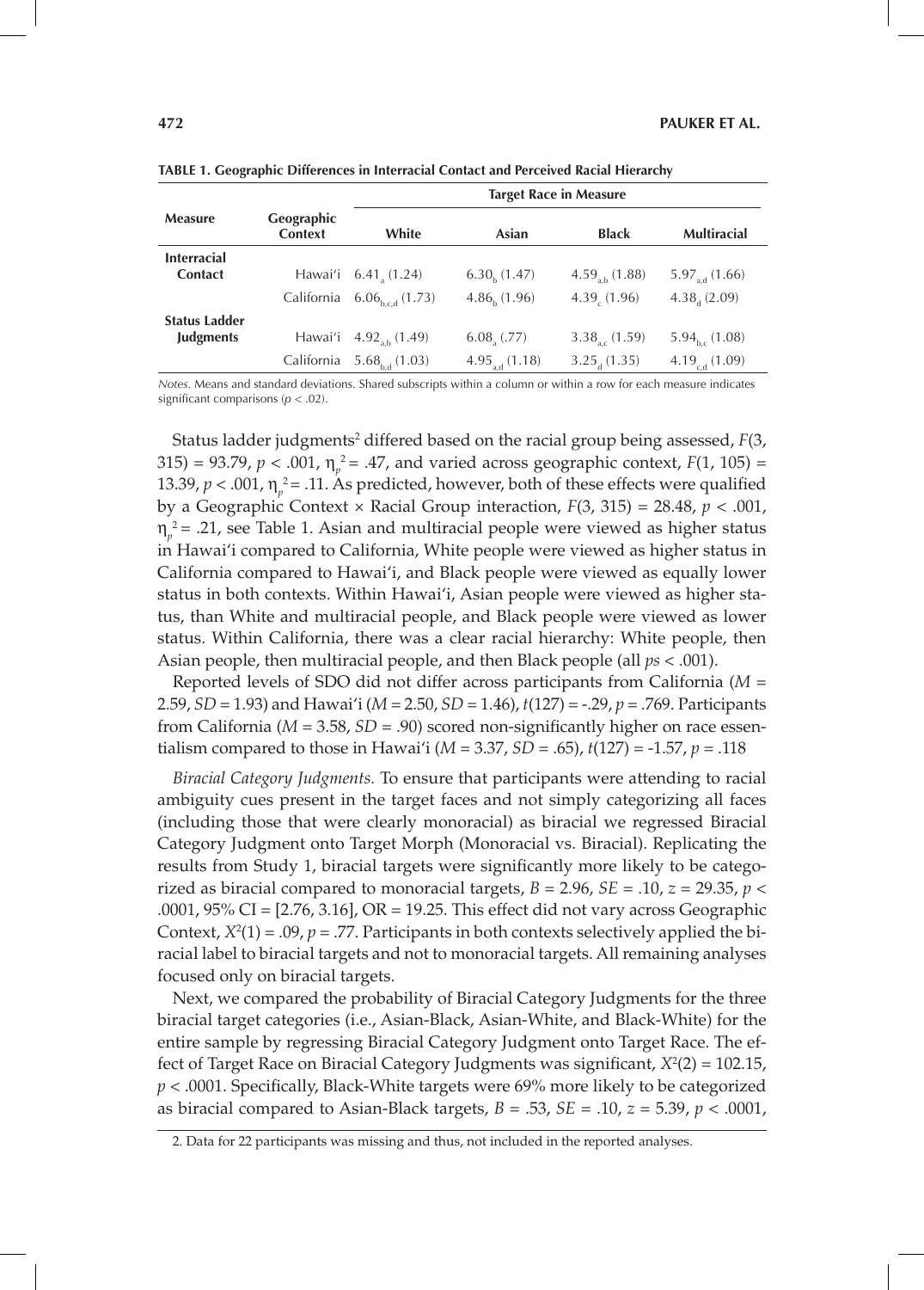

FIGURE 3. The relationship between geographic context and participants' use of the biracial category label is mediated by their exposure to multiracial individuals. The values above the dashed line indicate the total unmediated effect (c pathway) and the numbers below the line indicate the direct effect (c' pathway).

95% CI = [.34, .72], OR = 1.69; Black-White targets were 179% more likely to be categorized as biracial compared to Asian-White targets, *B* = 1.02, *SE* = .10, *z* = 10.09, *p* < .0001, 95% CI = [.83, 1.22], OR = 2.79. Asian-Black targets were 64% more likely to be categorized as biracial compared to Asian-White targets, *B* = .50, *SE* = .10, *z* = 4.90,  $p < .0001$ , 95% CI = [.30, .70], OR = 1.64.

Next, we examined these effects across geographic context. To test our prediction that effect of Target Race on Biracial Category Judgments would vary across geographic context, we regressed Biracial Category Judgments onto Target Race, Geographic Context, and their interaction. Overall, participants in Hawai'i were 84% more likely to render Biracial Category Judgments compared to participants in California, *B* = .61, *SE*= .22, *z* = 2.74, *p* = .006, 95% CI = [.17, 1.05], OR = 1.84. However, the Target Race  $\times$  Geographic Context interaction was not significant,  $X^2(2) = 0.79$ ,  $p = 0.6727$ . Thus, target race had the same effect on biracial categorizations across the two geographic contexts.

In summary, participants were more likely to categorize targets as biracial when they lived in Hawai'i ( $M = 45.96\%$ ,  $SD = 10.0\%$ ) compared to California ( $M =$ 35.70%, *SD* = 10.4%), replicating the results from Study 1. Also replicating results from Study 1, participants were most likely to categorize Black-White targets as biracial, followed by Asian-Black targets and then Asian-White targets. Unlike Study 1, however, this pattern was similar across geographic contexts.

*Explaining Geographic Differences in Biracial Categorization.* Next, we tested whether self-reported contact with multiracial individuals mediated the effect of geographic context on biracial categorizations. We predicted that participants from Hawai'i would report greater contact with multiracial individuals which in turn would explain the differential use of the biracial category label across geographic context. To test our prediction, we followed the approach for multilevel mediation outlined in Krull and MacKinnon (2001), using the ml\_mediation package within Stata. Biracial categorization was at level one of the model, and multiracial exposure, geographic context, and participant were at level two. We modeled the effect of geographic context  $(1 - \text{California}, 2 - \text{Hawai'i})$  through multiracial exposure and tested the significance of this indirect effect. Indirect effects are often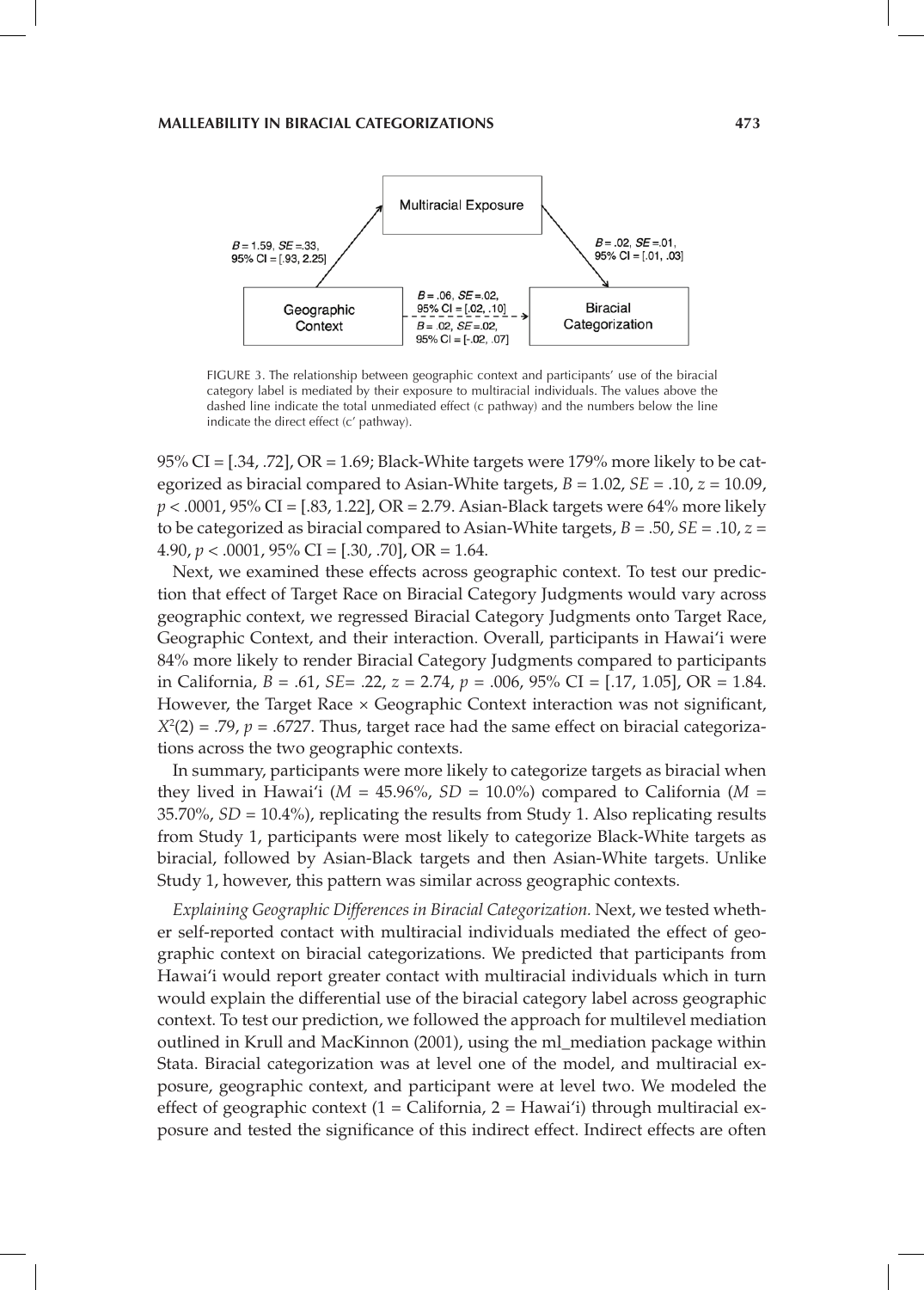non-normally distributed, leading to biased coefficient estimates. We therefore computed 95% confidence intervals using bootstrapping with 500 replicates to test the proposed mediated pathway. As predicted, the indirect effect of geographic context through multiracial exposure was significant,  $B = .04$ ,  $SE = .01$ ,  $95\%$  CI = [.02, .05] (see Figure 3). Increased use of the biracial category label by participants in Hawai'i compared to those in California was explained by greater multiracial contact for participants in Hawai'i.

*Hypodescent in Category Judgments.* In line with Study 1, we predicted that monoracial categorizations of biracial targets would tend to follow hypodescent for Black-White and Asian-White targets more than Asian-Black targets. To test this prediction, we regressed the Hypodescent Index onto Target Race for the entire sample. The effect of Target Race on the Hypodescent Index was significant,  $X^2(2) = 88.49$ ,  $p < .0001$ . Black-White targets were more likely to be categorized in line with hypodescent compared to Asian-Black targets, *B* = 2.93, *SE* = .33, *z* = 8.83, *p* < .0001, 95% CI = [2.28, 3.58], but not compared to Asian-White targets, *B* = .53, *SE* = .33, *z* = 1.61, *p* = .107, 95% CI = [-.12, 1.19]. Asian-White targets were more likely to be categorized in line with hypodescent compared to Asian-Black targets, *B* = 2.40, *SE* =.33, *z* = 7.22, *p* < .0001, 95% CI = [1.75, 3.05]. Therefore, replicating Study 1, Black-White and Asian-White targets were more likely to be categorized in line with hypodescent compared to Asian-Black targets. Thus, Black-White targets were categorized as more Black, Asian-White targets were categorized as more Asian, and Asian-Black targets were *not* categorized as more Black and were instead categorized as more Asian.

Next, we examined these effects across geographic context by regressing Hypodescent Index onto Target Race, Geographic Context, and their interaction. There was no effect of Geographic Context on use of Hypodescent, *B* = -.32, *SE* = .32, *z* = -1.02,  $p = .309$ ,  $95\%$  CI =  $[-.94, .30]$ , but there was a significant interaction between Target Race and Geographic Context,  $X^2(2) = 7.46$ ,  $p = .024$ . We examined these effects separately for each target type. Participants from California were significantly more likely to use hypodescent to categorize the race of Asian-White targets compared to participants from Hawai'i, *B* = -1742, *SE* = .48, *z* = -3.62, *p* < .0001, 95% CI = [-2.68, -.80]. Participants from California and Hawai'i were equally likely to use hypodescent to categorize the race of Asian-Black and Black-White individuals, *B*s = -.32 and -.09, *SE*s = .48 and .48, *z*s = -.67 and -.18, *p*s = .503 and .855, 95%  $CIs = [-1.26, .62]$  and  $[-1.03, .85]$ . Examination of Figure 4 shows that participants applied hypodescent equally in California and Hawai'i for Black-White individuals (i.e., categorized them more often as Black than White across both contexts), but did not apply hypodescent to Asian-Black targets (i.e., categorized them more often as Asian than Black across both contexts).

In summary, we replicated Study 1 in terms of which targets participants categorized in a manner consistent with hypodescent: Black-White targets and Asian-White targets were more likely to be categorized in line with hypodescent compared to Asian-Black targets. In contrast to Study 1, however, we found no overall geographic context differences in the application of hypodescent. We also found a slightly different pattern of results across context for which targets gar-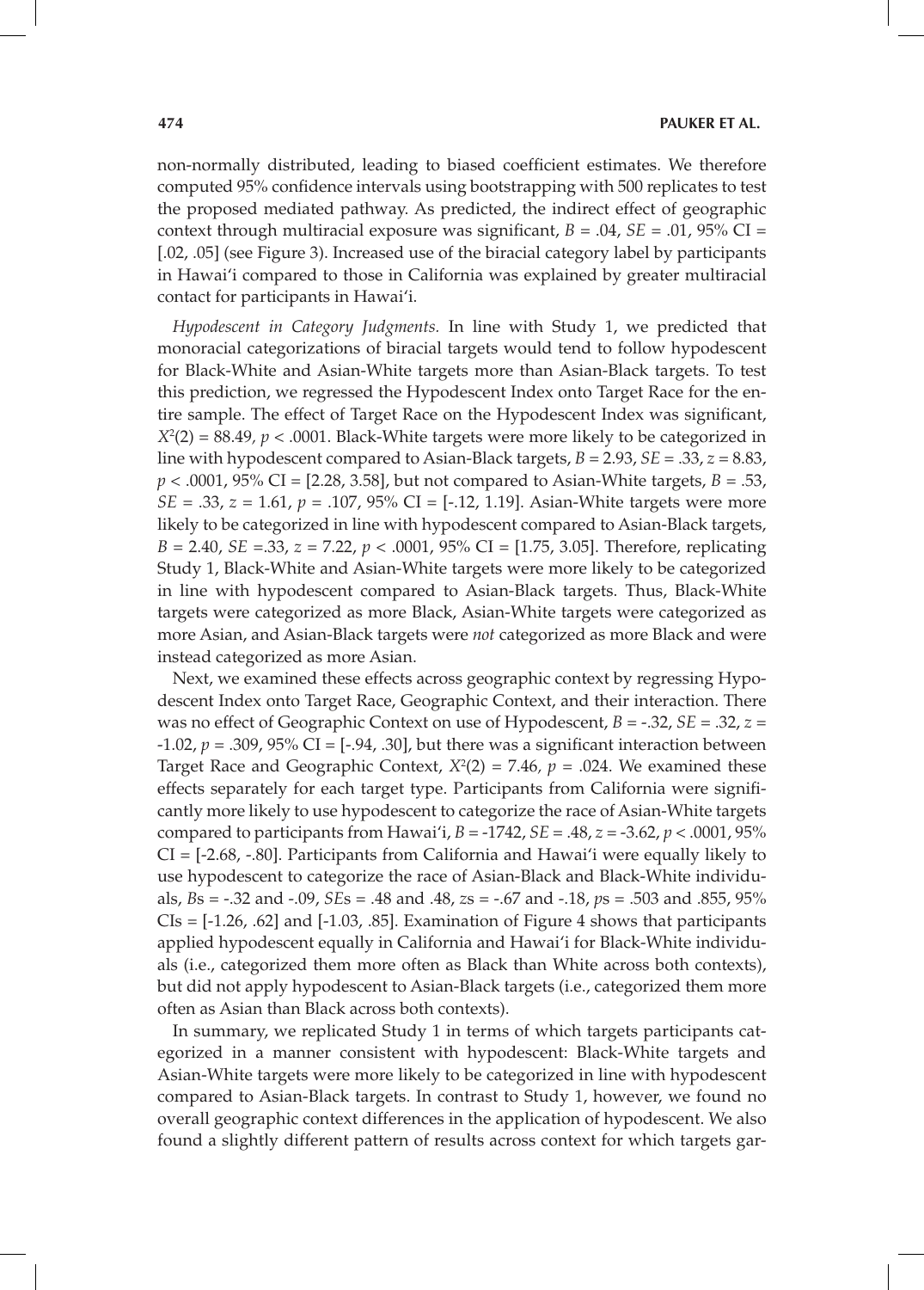

FIGURE 4. Hypodescent index (positive scores indicate hypodescent and negative scores indicate the opposite) across geographic context and different types of biracial targets in Study  $\mathcal{L}$ 

nered more use of hypodescent. Participants from California and Hawai'i applied hypodescent equally to Black-White targets, whereas those from California were more likely than those from Hawai'i to use hypodescent when categorizing the race of Asian-White targets. Additionally, neither those from California nor those from Hawai'i used hypodescent when categorizing Asian-Black targets. Given the lack of significant geographic differences in hypodescent, it is not surprising that neither race essentialism nor SDO explained geographic differences in hypodescent.

## **GENERAL DISCUSSION**

Across two studies, we found considerable malleability in biracial categorizations. Biracial categorizations differed based on both geographic context and the racial heritage of the targets. In both studies, participants were most likely to categorize Black-White targets as biracial, followed by Asian-Black targets and then Asian-White targets, suggesting that biracial categorizations are more likely for some combinations of racial categories than others. Participants did not simply use the biracial label for anyone, but only applied the biracial label to multiracial (racially ambiguous) targets and not to monoracial targets across both contexts. It is important to note that biracial individuals differ substantially in their appearance and not all biracial individuals are racially ambiguous. Although, it appears that perceivers do use racial ambiguity as a cue for biracial categorizations.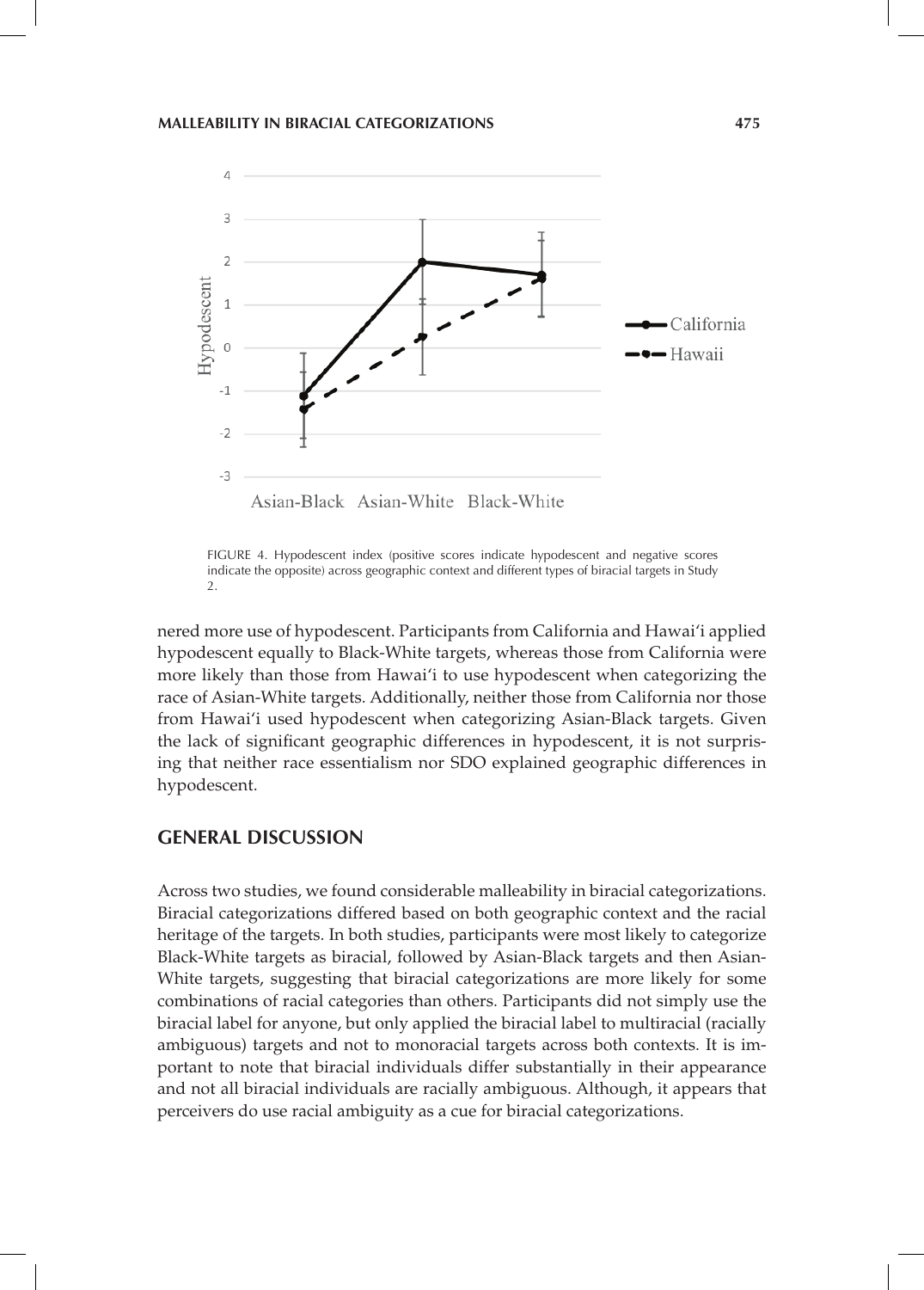When examining only biracial targets, both studies revealed that participants utilized the biracial label to categorize biracial targets more frequently in Hawai'i compared to California, and in Study 2, we confirmed that this effect was explained by greater contact with multiracial individuals among participants in Hawai'i. Thus, exposure to a large multiracial population appears to foster increased cognitive accessibility and use of the biracial category, confirming theoretical predictions set forth by Chen and Hamilton (2012). Given the growing multiracial population in U.S. society, these findings suggest that the use of multiracial labels may become more prevalent over time, which could have implications for the flexibility with which we think about race as a category more broadly (Sanchez, Young, & Pauker, 2015; Young, Sanchez, & Wilton, 2013).

One limitation of the current study, however, is that we did not directly measure the cognitive accessibility of the biracial category in each location. This, along with measuring what biracial calls to mind for participants (i.e., what type of biracial person do they picture), would be excellent avenues for future research to pursue. We also did not measure participants' exposure to specific subgroups of biracial individuals, but instead asked them about their contact with multiracial individuals broadly. Based on the U.S. 2010 census data, it is likely that those in California were referring to White-Hispanic and White-Asian exposure (which together comprise > 51% of the multiracial population in California) and those in Hawai'i were referring to White-Asian-Native Hawaiian Pacific Islander (NHPI), Asian-NHPI, and White-Asian exposure (which together comprise > 70% of the multiracial population in Hawai'i). Future research should include more specific measures of contact with biracial subgroups.

California boasts one of the larger multiracial populations in the U.S., though it clearly lags behind Hawai'i. Thus, future research should also examine states with smaller biracial populations, though California served as a good initial comparison given that both states are well matched in the size of their Asian-White populations (CA: 24.6%, HI: 20.79% of the state's total multiracial population). Across both studies, Black-White and Asian-Black targets were more likely to be categorized as biracial than Asian-White targets (though the pattern only held for those in Hawai'i in Study 1). It is somewhat surprising, then, that in both contexts Asian-White targets were not categorized as biracial more frequently. Perhaps exposure to Black-White biracial exemplars in the media contributed to the formation of a biracial prototype over and above the influence of exposure to biracial exemplars in everyday contact, or alternatively, Black cues (especially skin color) may be weighted more heavily than Asian cues in perceiving the boundaries between groups (Dunham, Dotsch, Clark & Stepanova, 2016).

We also found that hypodescent differed based on geographic context and targets' racial heritage. Although the pattern of hypodescent was not entirely consistent across studies, one consistent finding was that Black-White targets and Asian-White targets were more likely to be categorized in line with hypodescent than Asian-Black targets. A curious finding, however, is that Asian-Black targets were not categorized in line with hypodescent (i.e., as Black). This raises the question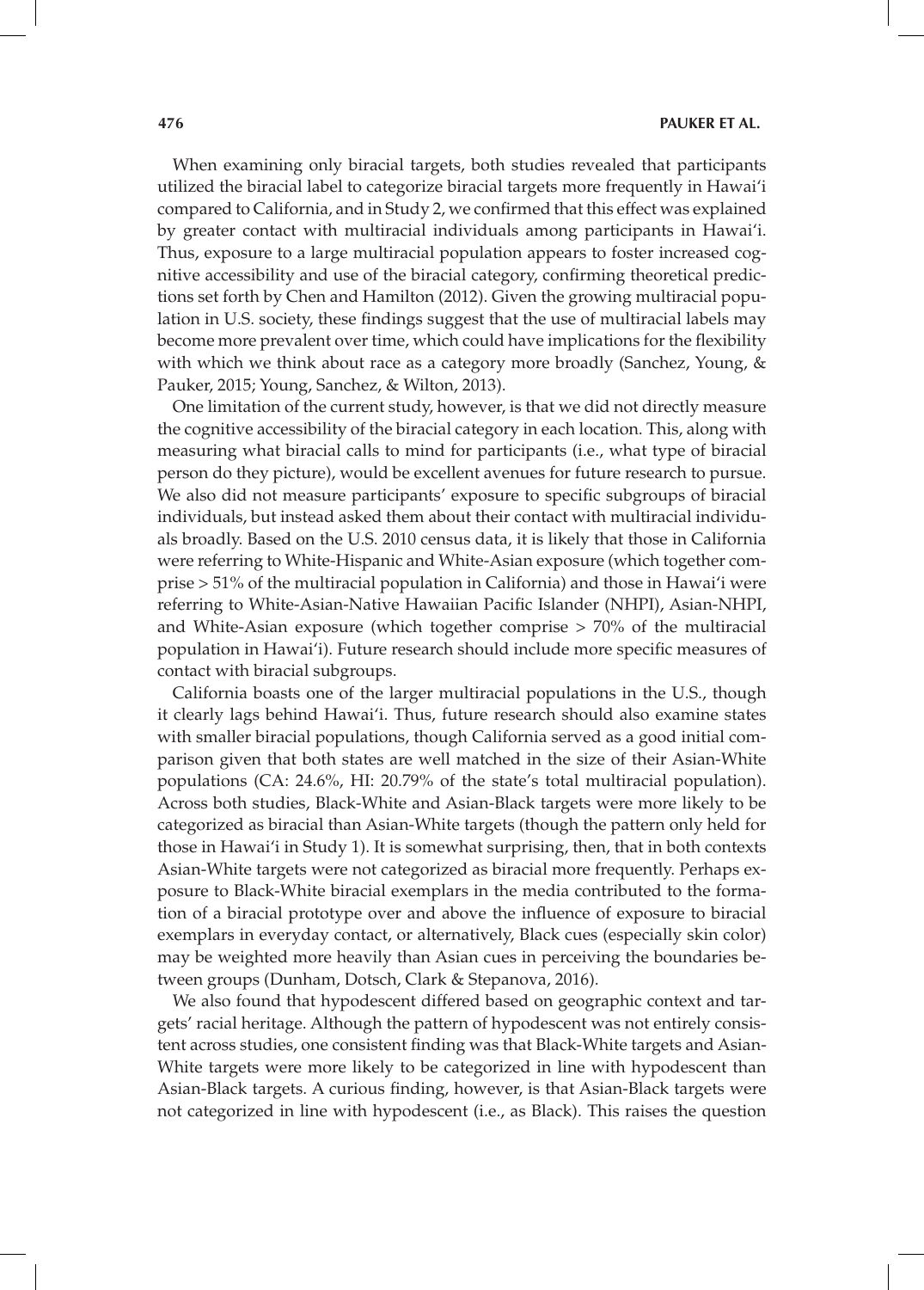of whether hypodescent only applies in cases where individuals are part White, since hypodescent was developed in the historical context of protecting Whiteness. Thus, it is unclear whether hypodescent applies in contexts where the target does not possess White features or in contexts that suggest there is no possibility of the target being White. For example, Tskhay & Rule (2015) found that when participants categorized Hispanic-Black faces of varying morph combinations, they categorized the Hispanic-Black face as Black at a lower threshold of Black features if the categorization options ranged from White to Black compared to Hispanic to Black. In this case, changing the context to include the possibility of Whiteness changed participants' categorizations of the same faces. In fact, most research examining hypodescent has done so with White-minority targets, highlighting the need for further research to test the theoretical predictions of hypodescent with minority-minority targets.

Patterns of hypodescent also differed across both geographic contexts and studies in patterns not wholly explainable by existing theory about racial hierarchy or cognitive processes. Although results from the California samples were generally in line with predictions from both perspectives, results from the Hawai'i samples were harder to explain. For example, the racial hierarchy in Hawai'i was flattened compared to California, such that Asians and multiracials were rated as the highest status groups, followed by Whites, and then Blacks—a hierarchy in line with past analyses of educational achievement and income data (Okamura, 2008). This hierarchy still should have caused Black-White targets and Asian-Black targets to be categorized as monoracially Black in Hawai'i, but neither of these trends consistently emerged. In terms of predictions based on cognitive theories, participants in Hawai'i reported equally high exposure to White and Asian individuals, followed by multiracial individuals, and then Black individuals. Thus, participants in Hawai'i should have been particularly attuned to detecting Black features and differentiating them from both White and Asian faces, leading to more hypodescent for Asian-Black and Black-White targets but less hypodescent for Asian-White targets. This is not what we found. Although our findings with regard to hypodescent were unexpected, they identify questions for future research and perhaps boundary conditions of past research. For example, past results have been largely consistent in finding hypodescent under conditions that could be explained by the racial hierarchy or individuals' exposure to different racial groups. However, most of these studies have been conducted with White participants in majority White contexts. It is possible that predictions based on the racial hierarchy break down when there is no longer only one group at the top of the hierarchy and that predictions based on exposure become more nuanced when participants are exposed to a number of different racial groups frequently. Future research with more diverse populations, contexts, and methods may help to make sense of these possible boundary conditions.

Nevertheless, we consistently found that certain types of biracial targets (e.g., Black-White faces) are categorized as biracial more frequently than others, although this depends on factors such as perceivers' contact with multiracial indi-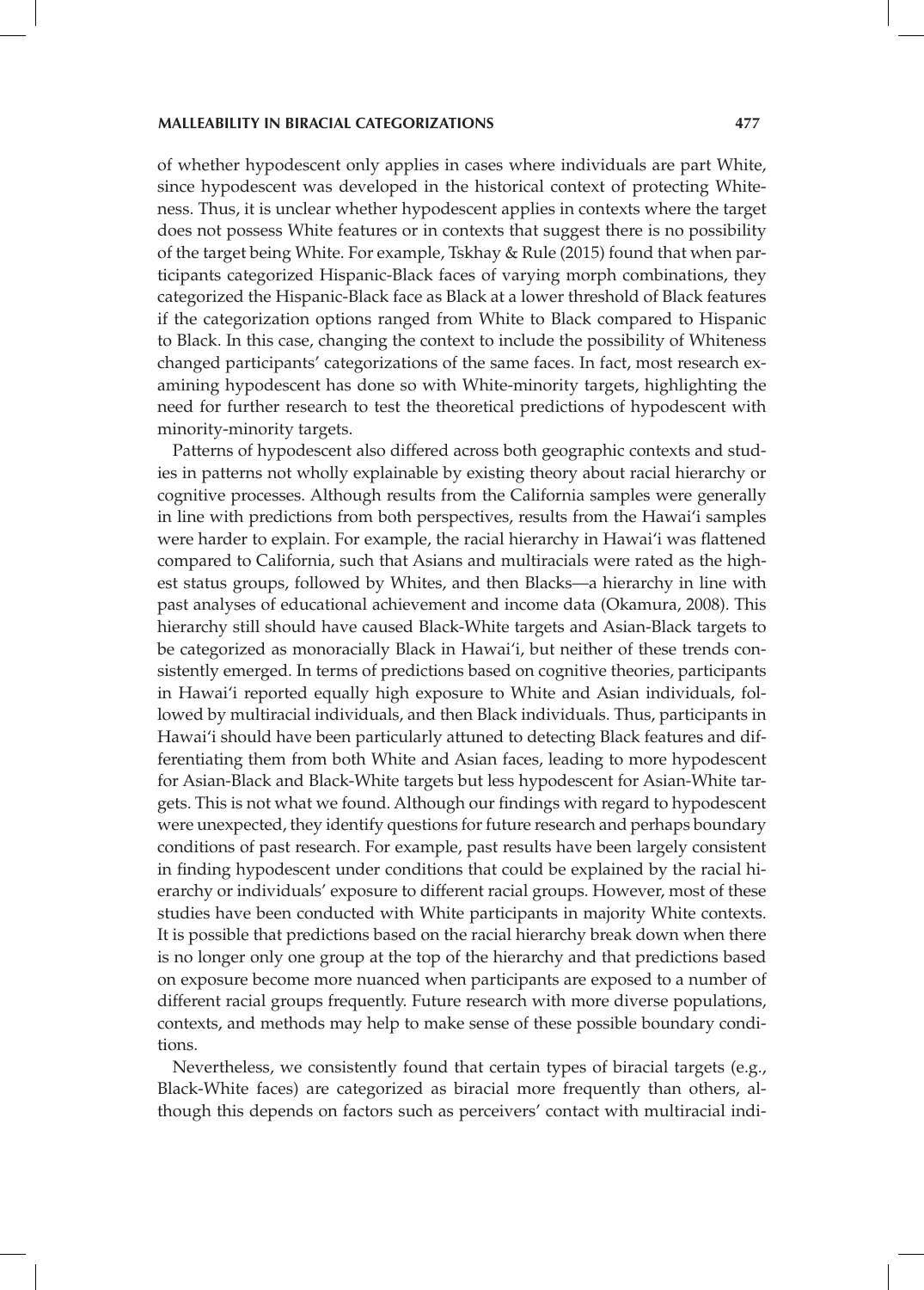viduals. While past research finds that the biracial category is relatively inaccessible for Americans (Chen & Hamilton, 2012), we find that in geographic contexts with more multiracial contact, the biracial category is more readily used. As the current studies demonstrate, examining the categorization of racially ambiguous targets helps us understand the malleable nature of racial categorizations that are informed by multiple interacting cues, including influences from bottom-up perceptual features and top-down cognitive processes. Additionally, attending to the contexts in which perceivers make these categorizations—both in terms of method and geographic location—will help to extend existing theory about how these racial categorizations operate. This work becomes all the more pressing in light of contemporary demographic shifts that have dramatically increased the number of multiracial people living in the U.S.

## **REFERENCES**

- Benton, C. P., & Skinner, A. L. (2015). Deciding on race: A diffusion model analysis of race-categorisation. *Cognition, 139*, 18-27. https://doi.org/10.1016/j.cognition.2015.02.011
- Chao, M. M., Hong, Y., & Chiu, C. (2013). Essentializing race: Its implications on racial categorization. *Journal of Personality and Social Psychology, 104*, 619-634. https://doi.org/10.1037/a0031332
- Chen, J. M., & Hamilton, D. L. (2012). Natural ambiguities: Racial categorization of multiracial individuals. *Journal of Experimental Social Psychology, 48*, 152-164. https://doi.org/10.1016/j. jesp.2011.10.005
- Chen, J. M., Moons, W. G., Gaither, S. E., Hamilton, D. L., & Sherman, J. W. (2014). Motivation to control prejudice predicts categorization of multiracials. *Personality and Social Psychology Bulletin, 40*, 590-603. https://doi.org/10.1177/ 0146167213520457
- Dunham, Y., Dotsch, R., Clark, A. R., & Stepanova, E. V. (2016). The development of White-Asian categorization: Contributions from skin color and other physiognomic cues. *PLOS ONE, 11(6),* e0158211. https://doi.org/10.1371/journal. pone.0158211
- Fitzmaurice, G. M., Laird, N. M., & Ware, J. H. (2004). *Applied longitudinal analysis*. Hoboken, NJ: Wiley-Interscience.
- Freeman, J. B., & Ambady, N. (2011). A dynamic interactive theory of person con-

strual. *Psychological Review, 118*, 247-279. https://doi.org/10.1037/a0022327

- Freeman, J. B., Pauker, K., Apfelbaum, E. P., & Ambady, N. (2010). Continuous dynamics in the real-time perception of race. *Journal of Experimental Social Psychology, 46*, 179-185. https://doi.org/10.1016/j. jesp.2009.10.002
- Freeman, J. B., Penner, A. M., Saperstein, A., Scheutz, M., & Ambady, N. (2011). Looking the part: Social status cues shape race perception. *PLoS ONE, 6*(9), e25107. https://doi.org/10.1371/journal.pone.0025107
- Gaither, S. E., Pauker, K., Slepian, M. L., & Sommers, S. R. (2016). Social belonging motivates categorization of racially ambiguous faces. *Social Cognition, 34*, 97-118. https://doi.org/10.1521/ soco.2016.34.2.97
- Halberstadt, J., Sherman, S. J., & Sherman, J. W. (2011). Why Barack Obama is Black: A cognitive account of hypodescent. *Psychological Science, 22*, 29-33. https://doi. org/10.1177/0956797610390383
- Ho, A. K., Roberts, S. O., & Gelman, S. A. (2015). Essentialism and racial bias jointly contribute to the categorization of multiracial individuals. *Psychological Science, 26*, 1639-1645. https://doi. org/10.1177/0956797615596436
- Ho, A. K., Sidanius, J., Cuddy, A. J. C., & Banaji, M. R. (2013). Status boundary enforcement and the categorization of Black-White multiracials. *Journal of Ex-*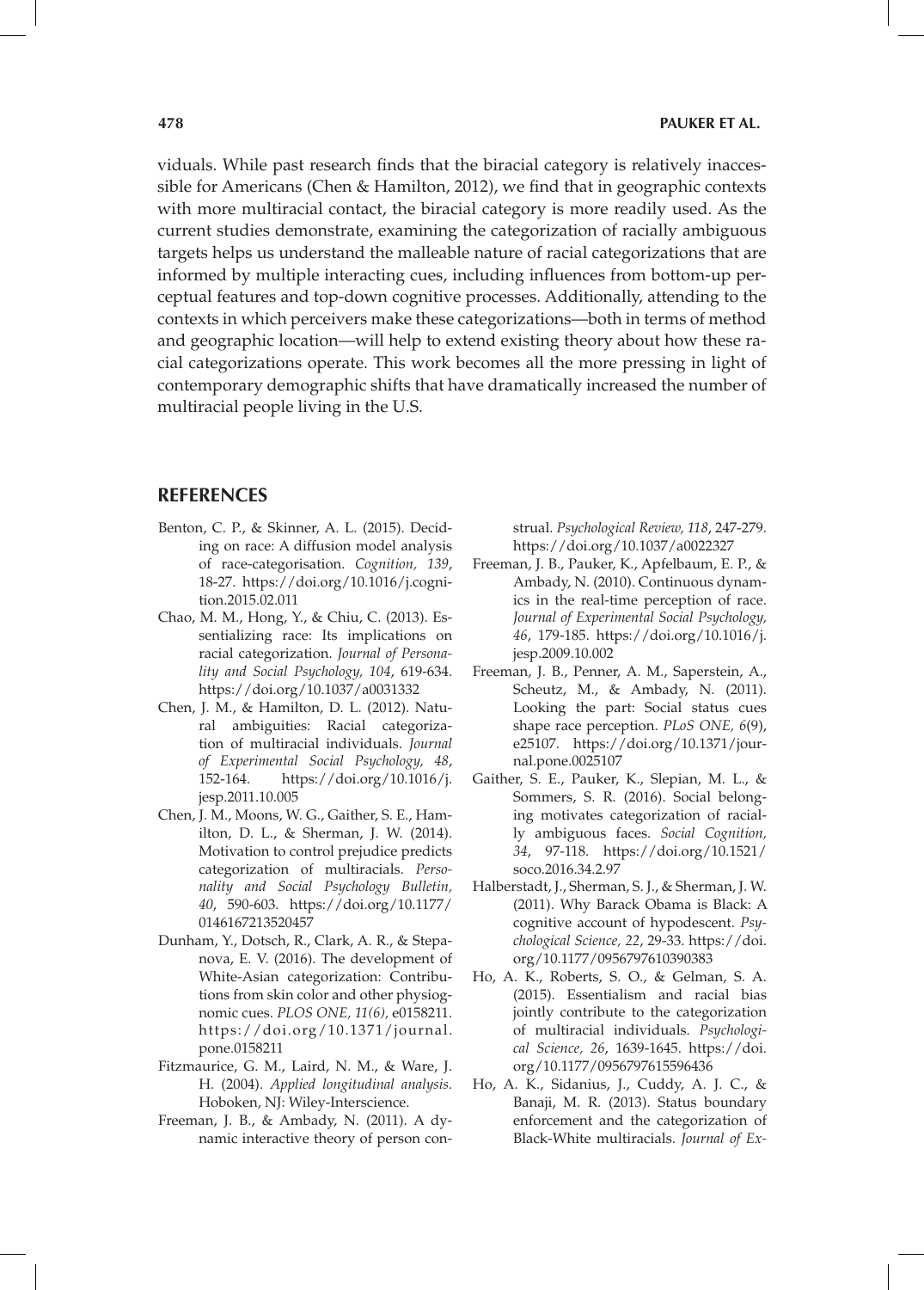*perimental Social Psychology, 49*, 940-943. https://doi.org/10.1037/a0021562

- Ho, A. K., Sidanius, J., Levin, D. T., & Banaji, M. R. (2011). Evidence for hypodescent and racial hierarchy in the categorization and perception of multiracial individuals. *Journal of Personality and Social Psychology, 100*, 492-506. https://doi. org/10.1037/a0021562
- Humes, K. R., Jones, N. A., & Ramirez, R. R. (2011). *Race and Hispanic origin in the 2010 Census*. U.S. Census Bureau, Washington, DC. http://www.census. gov/2010census/news/pdf/03-22- 2011\_webinar\_slides.pdf
- Ito, T. A., Willadsen-Jensen, E. C., Kaye, J., & Park, B. (2011). Contextual variation in automatic evaluative bias to racially ambiguous faces. *Journal of Experimental Social Psychology, 47*, 818-823. https://doi. org/10.1016/j.jesp.2011.02.016
- Kang, S. K., & Bodenhausen, G. V. (2015). Multiple identities in social perception and interaction: Challenges and opportunities. *Annual Review of Psychology, 66*, 547- 574. https://doi.org/10.1146/annurevpsych-010814-015025
- Krosch, A. R., & Amodio, D. M. (2014). Economic scarcity alters the perception of race. *Proceedings of the National Academy of Sciences, 111*, 9079-9084. https://doi. org/10.1073/pnas.1404448111
- Krull, J. L., & MacKinnon, D. P. (2001). Multilevel modeling of individual and group level mediated effects. *Multivariate Behavioral Research, 36*, 249277. https://doi. org/10.1207/S15327906MBR3602\_06
- Kteily, N., Cotterill, S., Sidanius, J., Sheehy-Skeffington, J., & Bergh, R. (2014). "Not one of us": Predictors and consequences of denying in-group characteristics to ambiguous targets. *Personality and Social Psychology Bulletin, 40*, 1231-1247. https://doi. org/10.1177/0146167214539708
- Levin, D. (2000). Race as a visual feature: Using visual search and perceptual discrimination tasks to understand face categories and the cross-race recognition deficit. *Journal of Experimental Psychology: General, 129*, 559-574. https:// doi.org/10.1037/0096-3445.129.4.559.
- Lewis, M. B. (2016). Arguing that Black is White: Racial categorization of mixed-race fac-

es. *Perception, 45*, 505-514. https://doi. org/10.1177/0301006615624321

- MacLin, O. H., & Malpass, R. S. (2001). Racial categorization of faces: The ambiguous-race face effect. *Psychology, Public Policy, and Law, 7*, 98-118. https://doi. org/10.1037/1076-8971.7.1.98
- Macrae, C. N., & Bodenhausen, G. V. (2000). Social cognition: Thinking categorically about others. *Annual Review of Psychology, 51*, 93-120. https://doi.org/10.1146/ annurev.psych.51.1.93
- Miller, S. L., Maner, J. K., & Becker, D. V. (2010). Self-protective biases in group categorization: Threat cues shape the psychological boundary between "us" and "them." *Journal of Personality and Social Psychology, 99*, 62-77. https://doi. org/10.1037/a0018086
- Okamura, J. Y. (2008). *Ethnicity and inequality in Hawai'i.* Philadelphia, PA: Temple University Press.
- Pauker, K., Weisbuch, M., Ambady, N., Sommers, S. R., Adams, R. B., Jr, & Ivcevic, Z. (2009). Not so black and white: Memory for ambiguous group members. *Journal of Personality and Social Psychology, 96*, 795-810. https://doi.org/10.1037/ a0013265
- Peery, D., & Bodenhausen, G. V. (2008). Black + White = Black: Hypodescent in reflexive categorization of racially ambiguous faces. *Psychological Science, 19*, 973- 977. https://doi.org/10.1111/j.1467- 9280.2008.02185.x
- Pratto, F., Sidanius, J., Stallworth, L. M., & Malle, B. F. (1994). Social dominance orientation: A personality variable predicting social and political attitudes. *Journal of Personality and Social Psychology, 67*, 741-763. https://doi.org/10.1037/0022- 3514.67.4.741
- Rodeheffer, C. D., Hill, S. E., & Lord, C. G. (2012). Does this recession make me look Black? The effect of resource scarcity on the categorization of multiracial faces. *Psychological Science,* 23, 1476-1478. https:// doi.org/10.1177/0956797612450892
- Sanchez, D. T., Good, J. J., & Chavez, G. (2011). Blood quantum and perceptions of Black/White biracial targets: The Black ancestry prototype model of affirmative action. *Personality and Social Psychology Bulletin, 37*, 3-14. https://doi. org/10.1177/0146167210389473